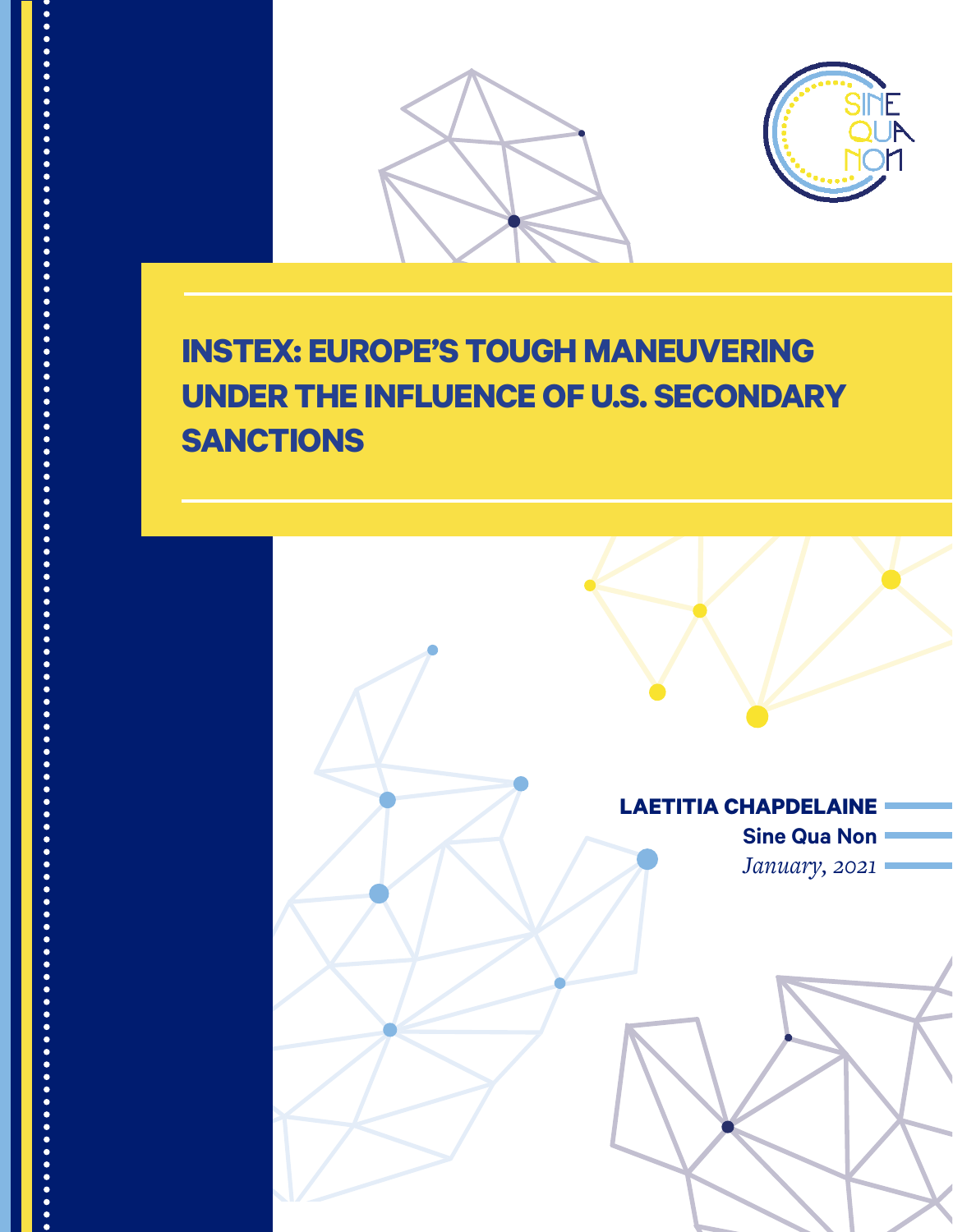The views and opinions expressed in this paper are those of the author(s) and do not necessarily reflect the official position of Sine Qua Non or any of its members.

> Copyright © 2021 by Sine Qua Non All rights reserved.

No part of this publication may be reproduced, distributed, or transmitted in any form or by any means, including photocopying, recording, or other electronic or mechanical methods, without the prior written permission of the publisher, except in the case of brief quotations embodied in critical reviews and certain other noncommercial uses permitted by copyright law.

For permission requests, write to the publisher, addressed "Attention: Permissions Coordinator", at the address below.

info@sinequanon-eu.com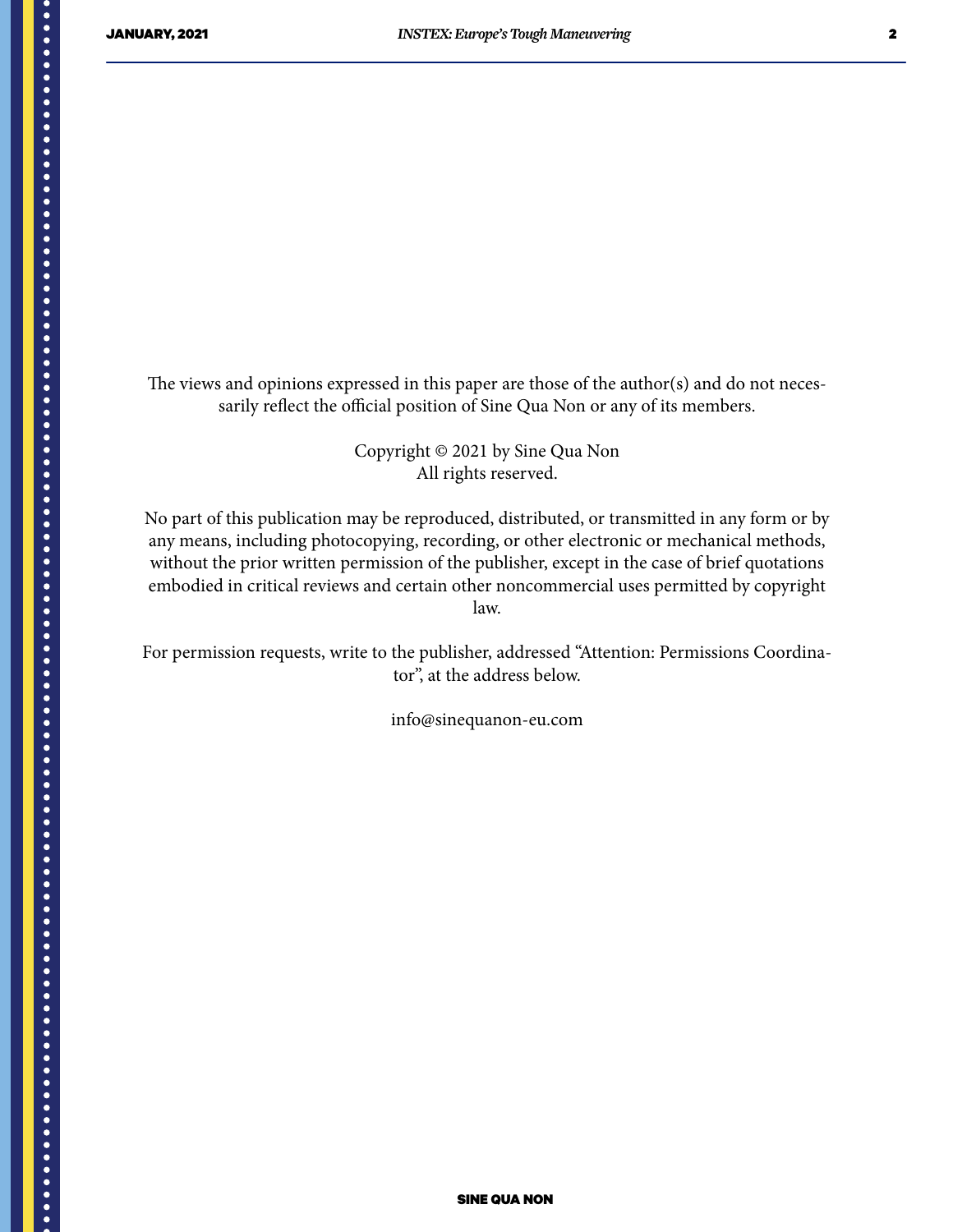# **INSTEX:** EUROPE'S TOUGH MANEUVERING UNDER THE INFLUENCE OF U.S. SECONDARY SANCTIONS

### *Laetitia Chapdelaine*

#### **ABSTRACT**

This analysis report aims to provide a nuanced analysis of the Joint Comprehensive Plan of Action (JCPOA), the consequences generated by its erosion, and those brought about by the reimposition of crippling US sanctions on the Islamic Republic of Iran. It makes the claim that the Instrument in Support of Trade Exchanges (INSTEX), designed to allow Europeans to bypass US sanctions and continue trade with Tehran, is not sufficient to guarantee the economic benefits anticipated by the nuclear deal reached in Vienna on the 14th of July 2015. While INSTEX cannot directly counteract the Trump administration's "maximum pressure" campaign -nor can it fully deliver on the JCPOA's economic promises, it can, however, help the Iranian population by reducing the inflationary impact of increases in the price of imported goods. This paper aims to expand on the prospects of this mechanism as well as the areas it fails to cover. By recounting the inception of the JCPOA, its evolution following withdrawal of the United States, and the damages caused by the reinstatement of American sanctions on Iran, this paper will make clear that this instrument alone is not enough to remedy the current situation. At the diplomatic level, Europe can and should provide Iran with guarantees as to its return to the international financial system. To do so, and in order for the European Union to remain credible towards Iran, the EU can begin by strengthening the scale and scope of INSTEX, stepping-up its recruitment of non-EU members to the Instrument, and addressing the overcompliance of European banks and businesses to American sanctions.

# **RÉSUMÉ**

<span id="page-2-0"></span>

Cet article a pour ambition d'apporter une analyse nuancée de l'Accord sur le nucléaire iranien, le Plan d'action global commun (ou Joint Comprehensive Plan of Action – JCPOA), des conséquences générées par sa mise à mal et de celles provoquées par la réimposition de sanctions américaines contre la République islamique d'Iran. Il vise aussi à montrer que l'instrument de soutien aux échanges commerciaux (Instrument in Support of Trade Exchanges – INSTEX), conçu pour permettre aux Européens de contourner les sanctions américaines et poursuivre le commerce avec Téhéran, n'est pas suffisant pour garantir les avantages économiques attendus par l'accord nucléaire conclu à Vienne le 14 Juillet 2015. Si INSTEX ne peut pas contrecarrer directement la campagne de « pression maximale » de l'administration Trump, ni tenir pleinement les promesses économiques du JCPOA, il peut cependant aider le peuple iranien en réduisant l'effet inflationniste des augmentations du prix des marchandises importées. Cet article développe les perspectives de ce mécanisme ainsi que les domaines qu'il ne parvient pas à couvrir aujourd'hui. En relatant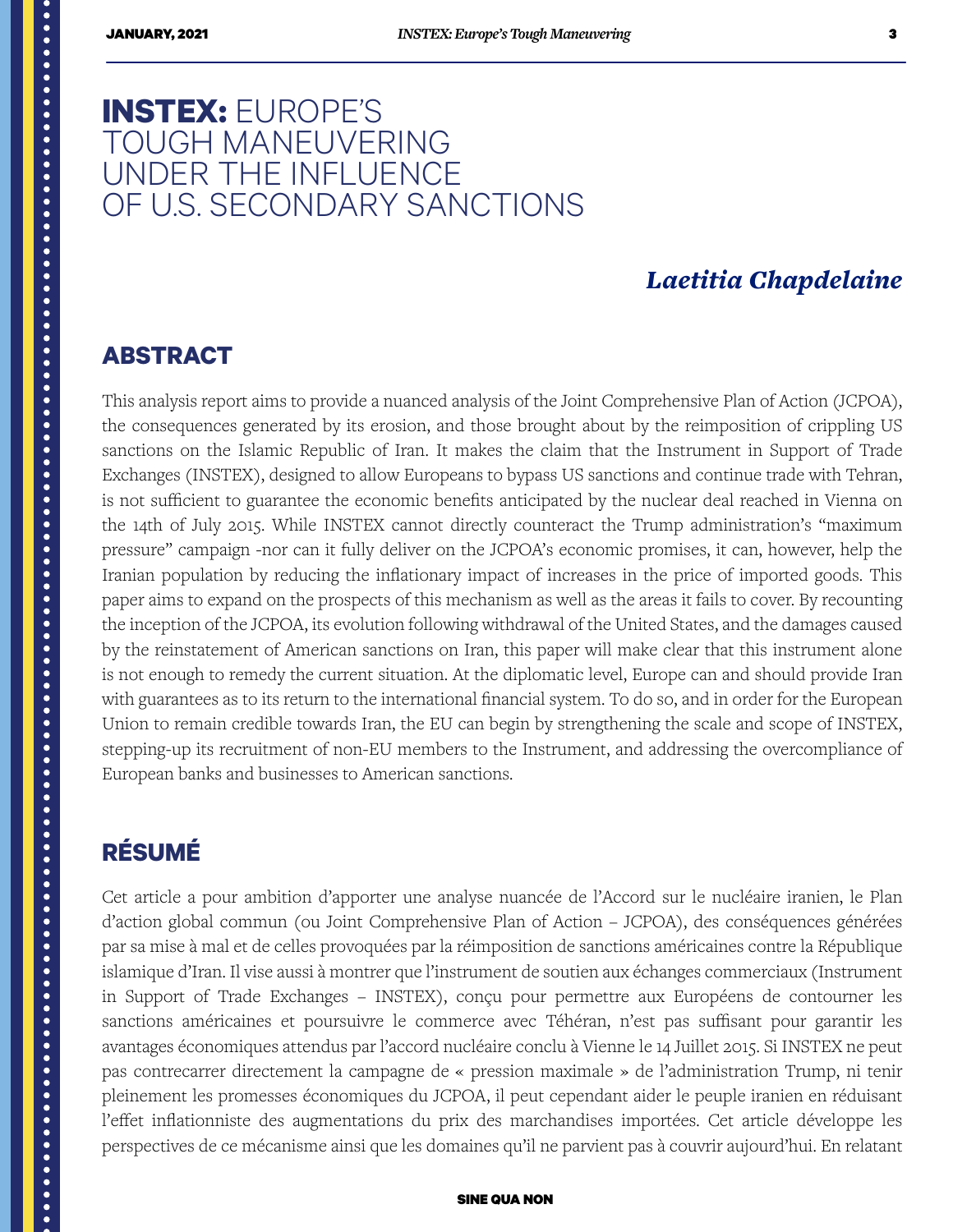la création du JCPOA, son évolution après le retrait des États-Unis et les ravages causés par le rétablissement des sanctions américaines contre l'Iran, cette analyse rappelle que cet instrument à lui seul ne suffit pas pour remédier à la situation actuelle. Au niveau diplomatique, les Européens pourraient et devraient fournir à l'Iran des garanties quant à son retour dans le système financier international. Pour ce faire, et pour que l'Union européenne reste crédible vis-à-vis de l'Iran, l'Union européenne peut commencer par renforcer l'échelle et la portée de l'INSTEX, intensifier son recrutement de membres non-UE et remédier à la trop grande conformité des banques et entreprises aux sanctions américaines.aide internationale et permette la reconstruction de l'économie du pays. Ces enjeux imposent à l'UE une impérieuse prise de position et de mesures face aux actes criminels de la coalition dont certains des États membres se rendent complice.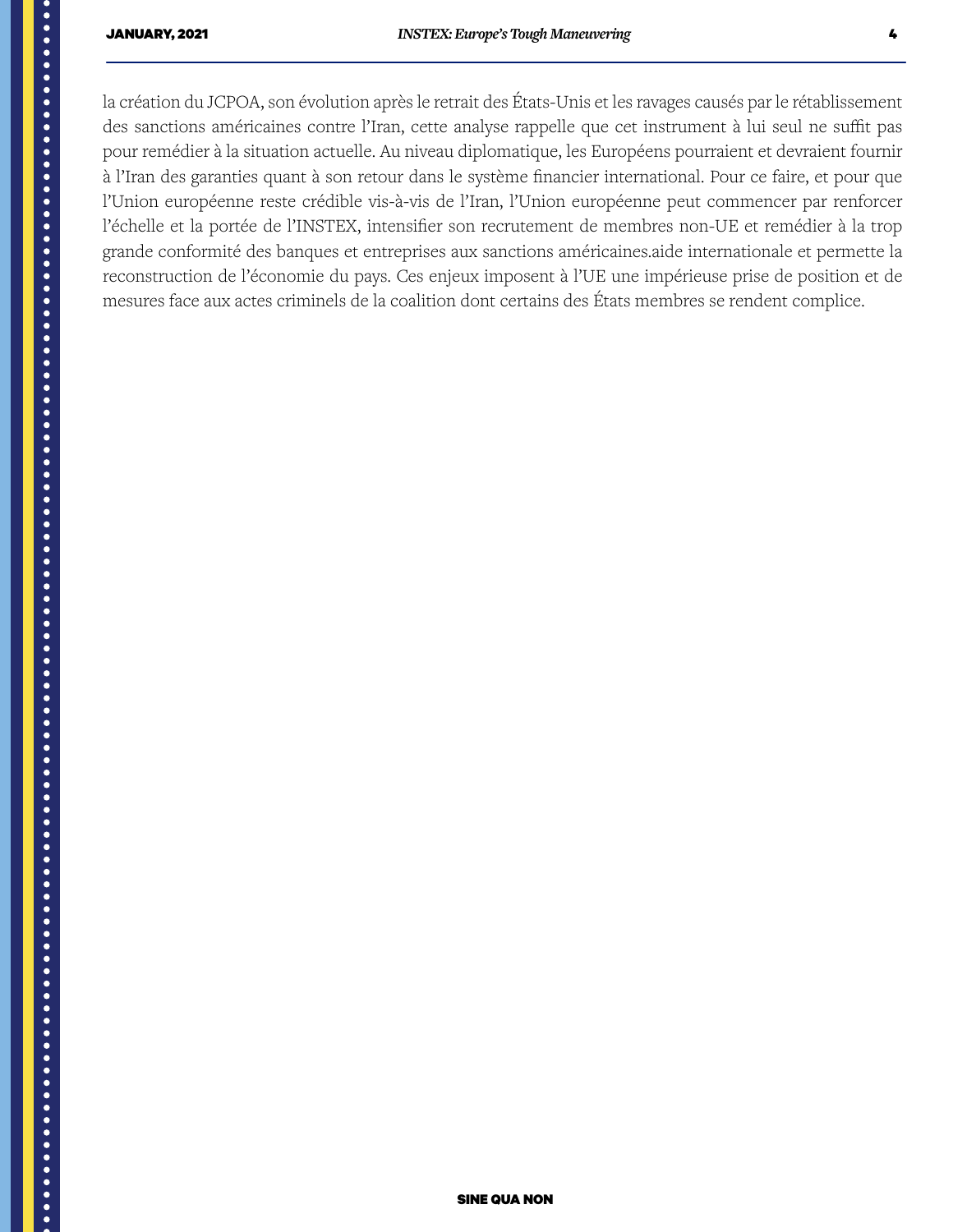#### **INDEX**

| American sanctions and European inaction: From "Strategic Patience" to "Maximal Resistance" ----------------- |  |
|---------------------------------------------------------------------------------------------------------------|--|
|                                                                                                               |  |
|                                                                                                               |  |
|                                                                                                               |  |
|                                                                                                               |  |
|                                                                                                               |  |
|                                                                                                               |  |
|                                                                                                               |  |
|                                                                                                               |  |
|                                                                                                               |  |
|                                                                                                               |  |
|                                                                                                               |  |
|                                                                                                               |  |
|                                                                                                               |  |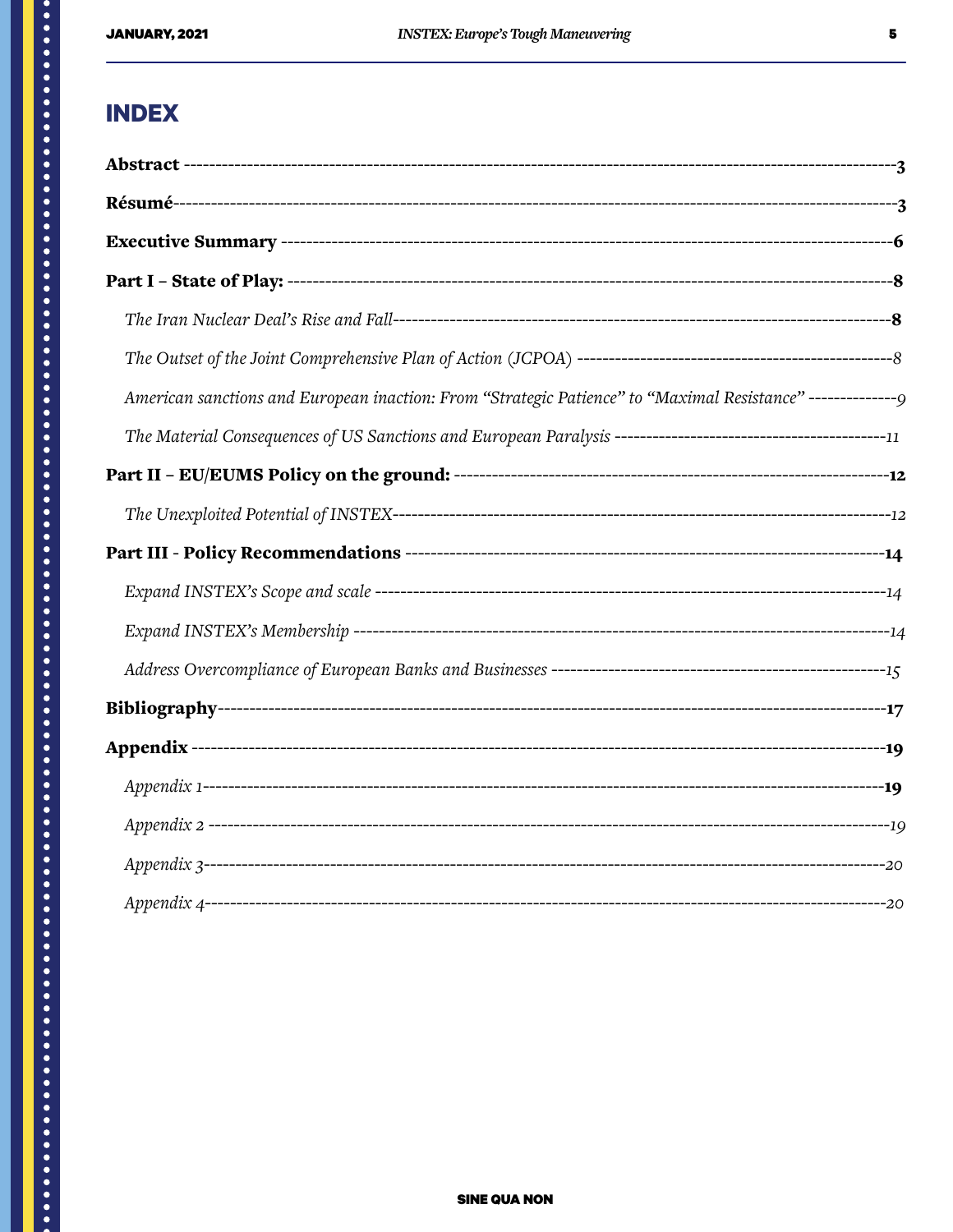#### <span id="page-5-0"></span>**EXECUTIVE SUMMARY**

After the withdrawal, in May 2018, of the United States from the Joint Comprehensive Plan of Action (JCPOA), commonly known as the Iran nuclear deal, Europe was left dumbfounded. Even more appalling was the ruthlessness with which the Trump administration gratuitously reimposed crippling sanctions on Iran, who had hitherto adhered to the terms of the hard-earned deal. Less than a year after the US withdrew from the agreement, a special financial instrument, the Instrument in Support of Trade Exchanges (INSTEX), was developed on the European scale. This financial compensation mechanism, established by France, the United Kingdom, and Germany, was designed to enable companies from these three countries to carry out commercial transactions with Iran in areas not sanctioned by the United States (humanitarian goods, foodstuff, medical commodities). As it does not require direct transfers of money between Iran and EU companies, INSTEX creates a diplomatic shield that allows the EU to bypass punishing secondary sanctions from the US. In a report presented to the 74<sup>th</sup> session of the UN General Assembly in September 2019, the Special Rapporteur on the situation of human rights in the Islamic Republic of Iran, Mr. Javaid Rehman, stated that US sanctions unduly affected "food security and the availability and distribution of medicines, pharmaceutical equipment and supplies" in Iran.<sup>1</sup> However, INSTEX has for a long time caused more frustration on the Iranian side than it has allowed for alleviation of the disastrous effects of the American withdrawal on the Iranian economy.

While the mechanism has been operational since June 2019, the first transfer carried out by INSTEX did not take place until March 2020, a year and a half after its creation, and in view of the urgent need to allow Iran to obtain medical equipment in the midst of the COVID-19 crisis. In the first official reaction to the transaction, Iran's foreign ministry spokesman Abbas Mousavi stated, "we see the launch of INSTEX as a good omen," but "what the Islamic Republic of Iran expects (from now on) is for the Europeans to fulfil the rest of their commitments in various fields (such as) banking, energy, insurance."2 In fact, the Iranian government has long considered that if its partners (France, the United Kingdom, Germany, China, and Russia) chose to remain in the JCPOA, this deal should ensure economic exchanges that involve the export of goods sanctioned by the United States—oil in particular. The Iran government has warned time and time again that if it could not export more than a million barrels per day (bpd), it would consider the nuclear deal to be of no further use. Prior to the US withdrawal from the JCPOA in May 2018, Iran was selling 2.5 million bpd.<sup>3</sup> In July 2019, Iranian oil exports dropped to as low as 100,000 bpd.4 Today, Iranian oil exports remain below the million-barrel minimum indicated by Iranian government and the European Union appears to have no concrete plan to use INSTEX to pick up those numbers.

This analysis report aims to provide a nuanced analysis of the Joint Comprehensive Plan of Action (JCPOA) and the consequences resulting from its sabotage. Further, it makes the claim that INSTEX, the European response to the United States' withdrawal from the JCPOA, even when operational, is not sufficient to guarantee the economic benefits anticipated by the nuclear deal reached in Vienna on the 14th of July 2015. While INSTEX cannot directly counteract the Trump administration's "maximum pressure" campaign nor can it fully deliver on the JCPOA's economic promises, it can help the Iranian people by reducing the inflationary

<sup>1</sup> UN General Assembly, 'Situation of human rights in the Islamic Republic of Iran', Report of the Special Rapporteur on the situation of human rights in the Islamic Republic of Iran, A/74/188, 18 July 2019.

<sup>2 &</sup>quot;Iran Says INSTEX 'Good Omen' But Insufficient", Bourse & Bazaar, April 8, 2020.

<sup>3</sup> Omid Shokri Kalehsar, "Iran oil exports face a tough future even after the coronavirus" The Atlantic Council, June 3, 2020.

<sup>4</sup> Alex Lawler, "Hit by sanctions and rising tensions, Iran's oil exports slide in July" Reuters, July 30, 2019.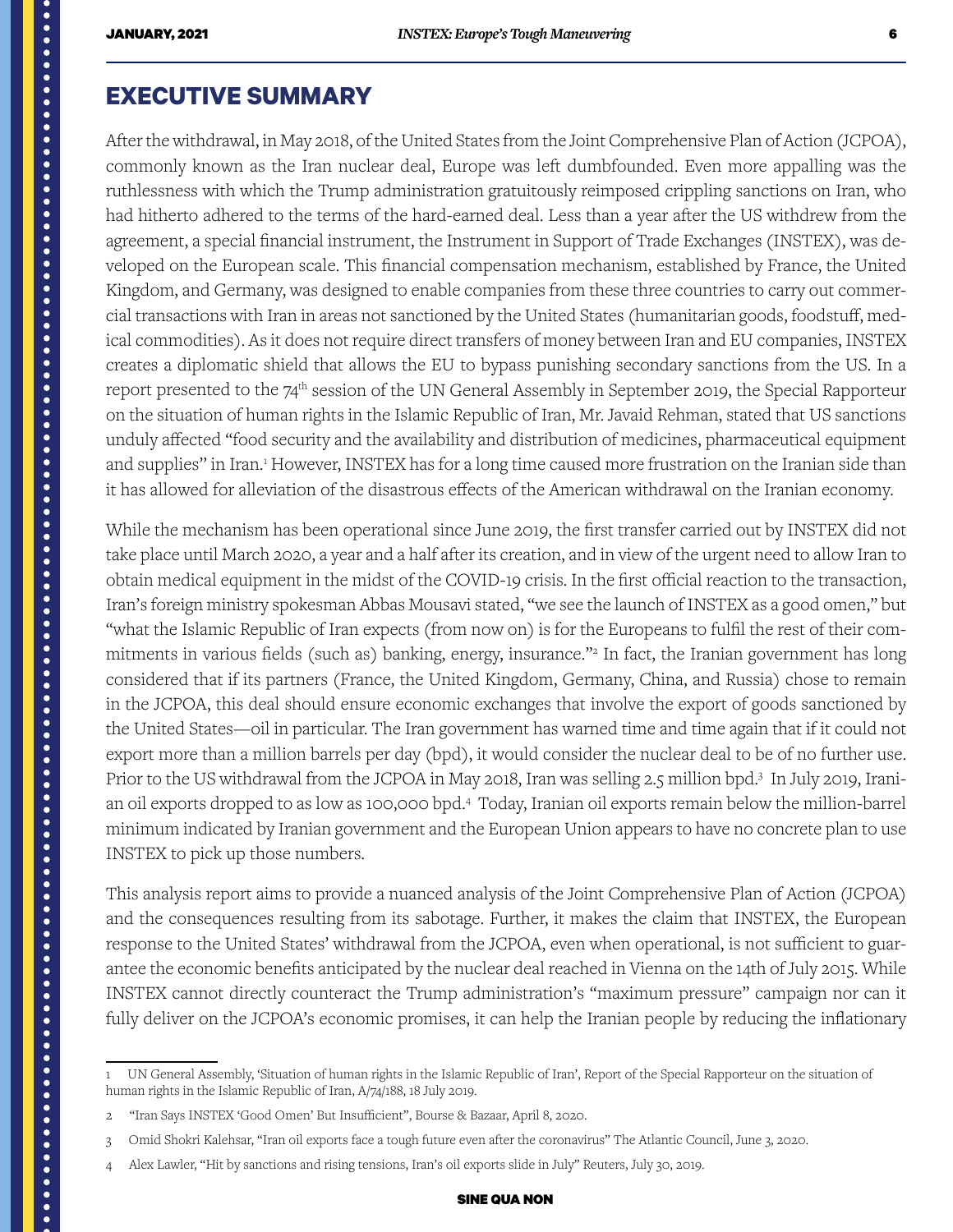impact of increases in the price of imported goods. This paper will aim to expand on the prospects of these mechanisms as well as the areas it fails to cover. By recounting the inception of the JCPOA, its evolution following the United States' pull out, and the damage caused by the reinstatement of American sanctions on Iran, this paper will make clear that this instrument alone is not enough to remedy the current situation. At the diplomatic level, Europe can and should provide Iran with guarantees as to its return to the international financial system. To do so, and in order for the European Union to remain credible towards Iran, it can begin by strengthening the scale and the scope of INSTEX, stepping-up its recruitment of non-EU members to the Instrument, and addressing the overcompliance of European banks and businesses to American sanctions.

One of the major geopolitical variables in a diplomatic solution to the deadlock in which the JCPOA stands today is, of course, President-elect Joseph Biden's smooth transition to power as President of the United States. Joe Biden has been an open critic of the US withdrawal from the nuclear deal by the Trump administration, which he considered to be an obvious betrayal to the country's European allies and a primary cause of escalating tensions with Iran. As such, it appears that Biden's victory in the 2020 US presidential election could have profound economic, diplomatic, and security repercussions on the Islamic Republic, notably by putting an end to the Trump administration's "maximum pressure" strategy. In an article Biden wrote for Foreign Affairs earlier this year, he pledged to rejoin the nuclear deal if Iran returned to its strict compliance. According to him:

"the historic Iran nuclear deal that the Obama-Biden administration negotiated blocked Iran from getting a nuclear weapon. Yet Trump rashly cast the deal aside, prompting Iran to restart its nuclear program and become more provocative, raising the risk of another disastrous war in the region. I'm under no illusions about the Iranian regime, which has engaged in destabilizing behavior across the Middle East, brutally cracked down on protesters at home, and unjustly detained Americans. But there is a smart way to counter the threat that Iran poses to our interests and a self-defeating way—and Trump has chosen the latter. […] Tehran must return to strict compliance with the deal. If it does so, I would rejoin the agreement and use our renewed commitment to diplomacy to work with our allies to strengthen and extend it, while more effectively pushing back against Iran's other destabilizing activities."5

However, even with the political willingness to reduce sanctions, it may take a while before the Biden administration can succeed in reversing the current trend, making it all the more vital for the Europeans to expand INSTEX and ensure that it picks up speed.

In any case, the Trump administration's strategy has exposed the ineffectiveness of non-proliferation sanctions and has demonstrated that they are in fact more likely to hinder non-proliferation in Iran than to guarantee it. Regardless of exterior variables, INSTEX remains a show of European solidarity on the JCPOA and can participate in maintaining the agreement until diplomatic solutions are found. Although it has failed to remedy the disastrous effects brought about by American sanctions, it does have the potential to reduce the humanitarian harm caused by them and, at last, offer a glimmer of hope for an independent European foreign policy.

<sup>5</sup> Biden, Joseph. "Why America Must Lead Again" Foreign Affairs, April 2020.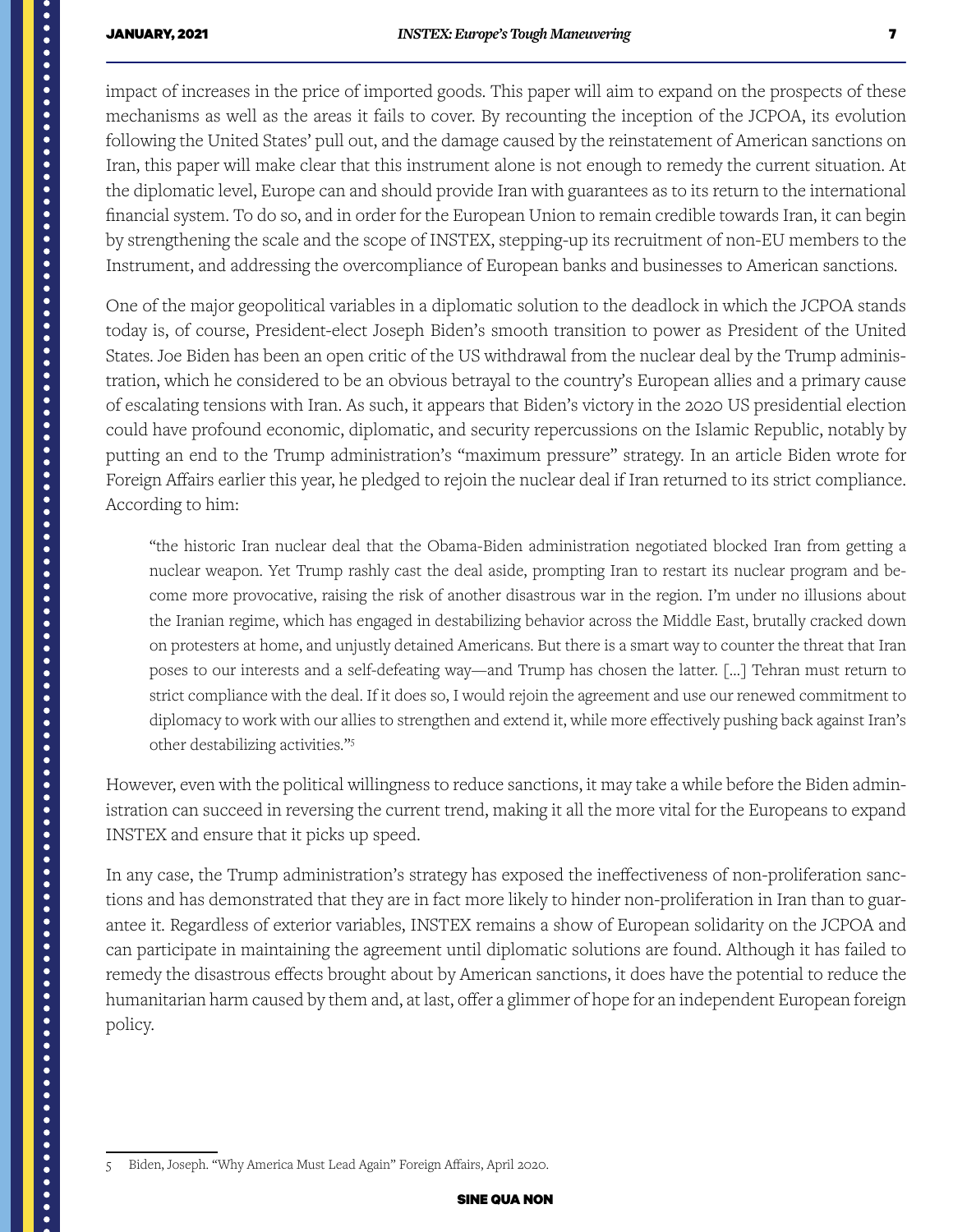#### <span id="page-7-0"></span>**Part I – State of Play: The Iran Nuclear Deal's Rise and Fall**

Part I recounts, from a historical perspective, the origins and the inception of the Iran nuclear deal, also known as *the Joint Comprehensive Plan of Action (JCPOA). Further, Part I aims to provide a comprehensive understanding of the United States' "maximum pressure" strategy following the Trump administration's abandoning of the deal. This section also seeks to examine Iran's strategy as the country faces crippling sanctions from the US and struggles to convince its remaining JCPOA signatories to continue abiding by the terms of the deal, notably that of "strategic*  patience" and "maximal resistance." Last, Part I investigates the material consequences brought about in Iran as a *result of US sanctions and of the European Union's failure to honor their JCPOA engagements via-à-vis the country.* 

## The Outset of the Joint Comprehensive Plan of Action (JCPOA)

The history of US sanctions on Iran dates back to several decades ago. Since the 1979 Iran hostage crisis, in which Iranian students stormed the US Embassy in Tehran and took fifty-two American diplomats hostage, the United States has repeatedly imposed sanctions on the country. In fact, nearly all US administrations since Jimmy Carter (1977 – 1981) have imposed restrictions on activities with Iran and have used these sanctions as a tool to advance national and global security objectives. In 1996, for example, the US Congress passed the Iran-Libya Sanctions Act, which sought to penalize entities for investing in Iran's petroleum industry by fear that these investments would finance terrorism or allow Iran to develop or acquire weapons of mass destruction.<sup>6</sup> As such, unilateral US sanctions have been repeatedly levied against Iran over the past decades despite numerous claims that these may in fact represent more of a threat than a guarantee to international peace and security.7

The Joint Comprehensive Plan of Action (JCPOA), reached on July 14, 2015 in Vienna between Iran on one hand, and the United States, France, Great Britain, Germany, China, and Russia on the other, concluded years of rocky negotiations. Initiated in October 2003 by France, Germany, and the United Kingdom (UK), with Russia, China, and the United States joining in later on, these negotiations, first driven by the European states, have had their fair share of ups and downs. Between 2010 and 2013, the European Union imposed increasingly tight sanctions on Iran, including an oil embargo over its nuclear program. Talks between Iran and the EU3 + 3—UK, China, France, Germany, Russia and the United States (also known as the  $P_5 + 1$ )—failed to produce an agreement on the nuclear issue. Starting in 2013, President Barack Obama, bent on finalizing a deal with Iran before the end of his second mandate, entrusted this file to his new secretary of state, John Kerry, with the intention of concluding it. On the Iranian side, the spring of 2013 saw the election of a moderate president, Hassan Rouhani, eager to rid himself of the punishing US, UN, and EU sanctions imposed on his country. This alignment of possibilities made for a decisive occasion, which was eventually seized by both sides.

In July 2015, Iran and the P5 + 1 met in Geneva and, in a unique show of multilateral diplomacy, signed the JCPOA. The aim of the agreement was straightforward: Iran was to dismantle much of its nuclear program and give international inspectors extensive access to its facilities in exchange for relief from economic sanc-

<sup>6</sup> Kumar Sen, Ashish. "A Brief History of Sanctions on Iran" The Atlantic Council, May 8, 2018.

<sup>7</sup> Pierre Ramond and Leopold Werner. Iran, le jour d'après. Pour une nouvelle politique iranienne de l'Union européenne. Groupe d'études géopolitiques, Asie intermédiaire, April 2, 2020.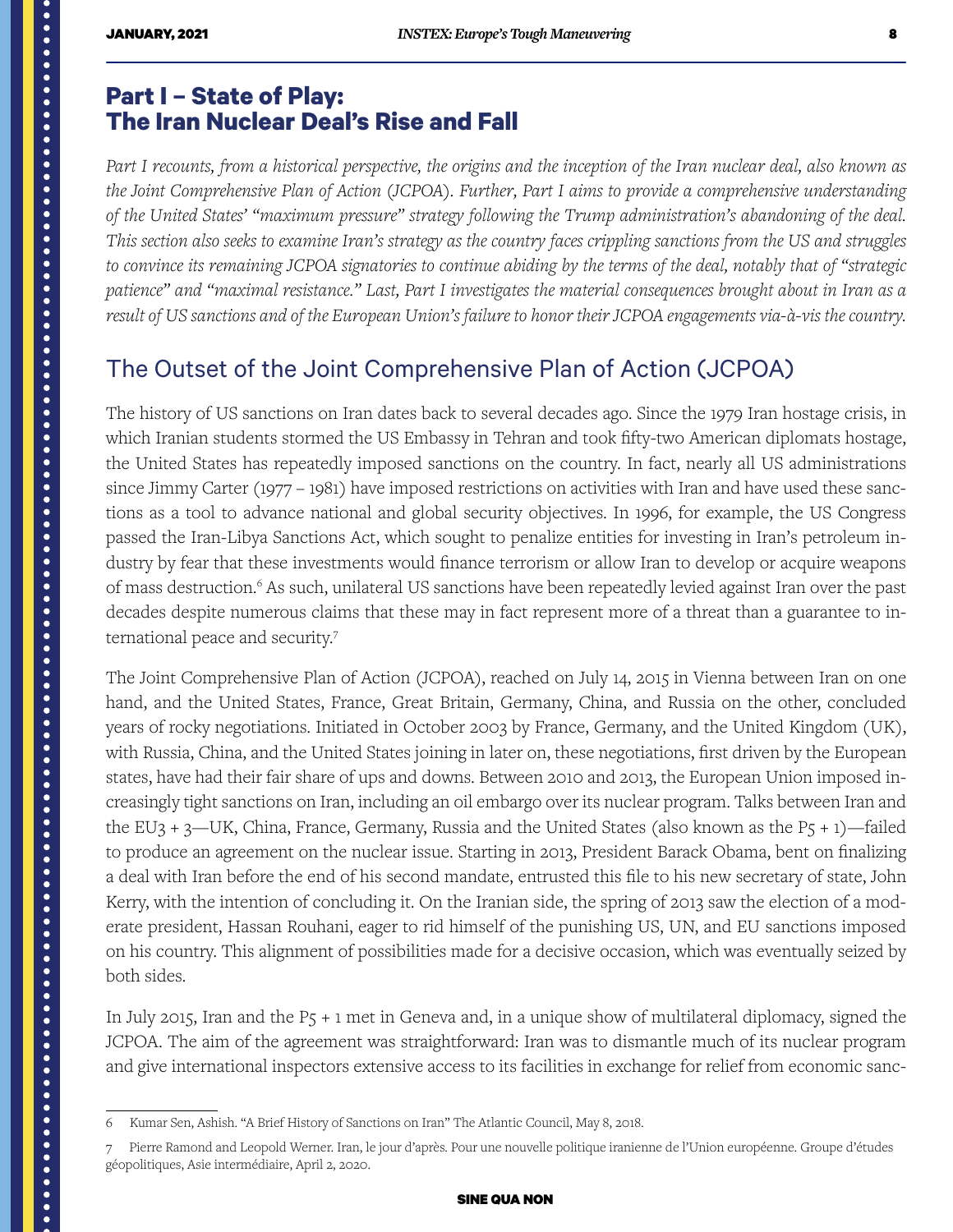<span id="page-8-0"></span>tions. However, the deal suffered a considerable weakness from the get-go. To avoid having to submit it to Congress, where it would surely face a Republican majority hostile to Iran, the Americans did not want the deal to take the form of a treaty bound by international law. As such, the deal took the form of an administrative arrangement, a simple plan of action, as its title indicates: a "Joint Comprehensive Plan of Action". Finally, once submitted to the UN Security Council, the JCPOA was at last approved and the Council called for its immediate application (all this, without rendering its respect mandatory under the UN Charter). On the 16<sup>th</sup> of January 2016, the Iran nuclear deal was finally implemented.

After a brief period of enforcement by the Obama administration, the JCPOA was called into question in October 2017, less than two years after its implementation, by the new American president, Donald Trump. Trump, who regularly denounced the JCPOA as being "the worst deal ever negotiated", reproached the deal for simply delaying Iran's nuclear capacity rather than decisively obliterating it. In addition, he also criticized the fact that the JCPOA did not cover other controversial subjects — according to him, the nuclear deal did nothing to address Iran's hegemonic ambitions in its surrounding environment as well as its continuing development of ballistic missiles.<sup>8</sup> In May 2018, the United States notoriously abandoned the deal, leaving the international community in shock while inflaming the already tense transatlantic relationship.9

#### American sanctions and European inaction: From "Strategic Patience" to "Maximal Resistance"

The effects of the US withdrawal from the JCPOA were immediate: American sanctions were stringently reimposed on Iran, as well as on all of its commercial partners. These sanctions have prohibited Iran from buying American dollars, trading in gold, aluminum, or steel and have targeted the country's oil industry, shipping, insurance, as well as Iran's central bank. Additionally, non-US companies that continue to do business with Iran are at risk of having their access to the US market and financial sector completely denied. This threat has proved extremely effective given the dependency of non-US companies on the US financial system.<sup>10</sup> For most, the benefits of trading with Iran are not worth risking US secondary sanctions and, as a result, Iran has been left completely isolated from the international financial system.

Trump, by exerting this maximum pressure strategy, expected Iran to fall to its knees, return to the negotiation table, and comply with his conditions, which implied addressing Iran's ballistic missiles development "as well as its alleged support for terrorist or extremist groups in Lebanon, Yemen and elsewhere."" Instead, Iran and its five remaining partners decided to maintain the accord. Meanwhile, the Iranian government meticulously ensured that it remain consistently faultless when investigated by the International Atomic Energy Agency (IAEA) with regards to the country's obligations towards the JCPOA.<sup>12</sup> During this period, Hassan Rouhani asked the Europeans to intervene to counter US sanctions (notably by providing guarantees on bank-

<sup>8</sup> Office of the President. *Ceasing U.S. Participation in the JCPOA and Taking Additional Action to Counter Iran's Malign Influence and Deny Iran All Paths to a Nuclear Weapon* (Issued May 8, 2018).

<sup>9</sup> Lander, Mark. "Trump Abandons Iran Nuclear Deal He Long Scorned." New York Times, May 8, 2018.

<sup>10</sup> Samantha Sultoon and Justine Walker, "Secondary Sanctions' Implications and the Transatlantic Relationship", The Atlantic Council, September 2019.

<sup>11</sup> Anne Gearan and Abby Phillip. "Trump sets new conditions for U.S. to stay in Iran nuclear deal, tossing issue to Congress." The Washington Post, October 13, 2017.

<sup>12</sup> Bertrand Badie and Dominique Vidal, *Le Moyen-Orient et le Monde*, (Paris: Editions La Découverte, 2020), 253.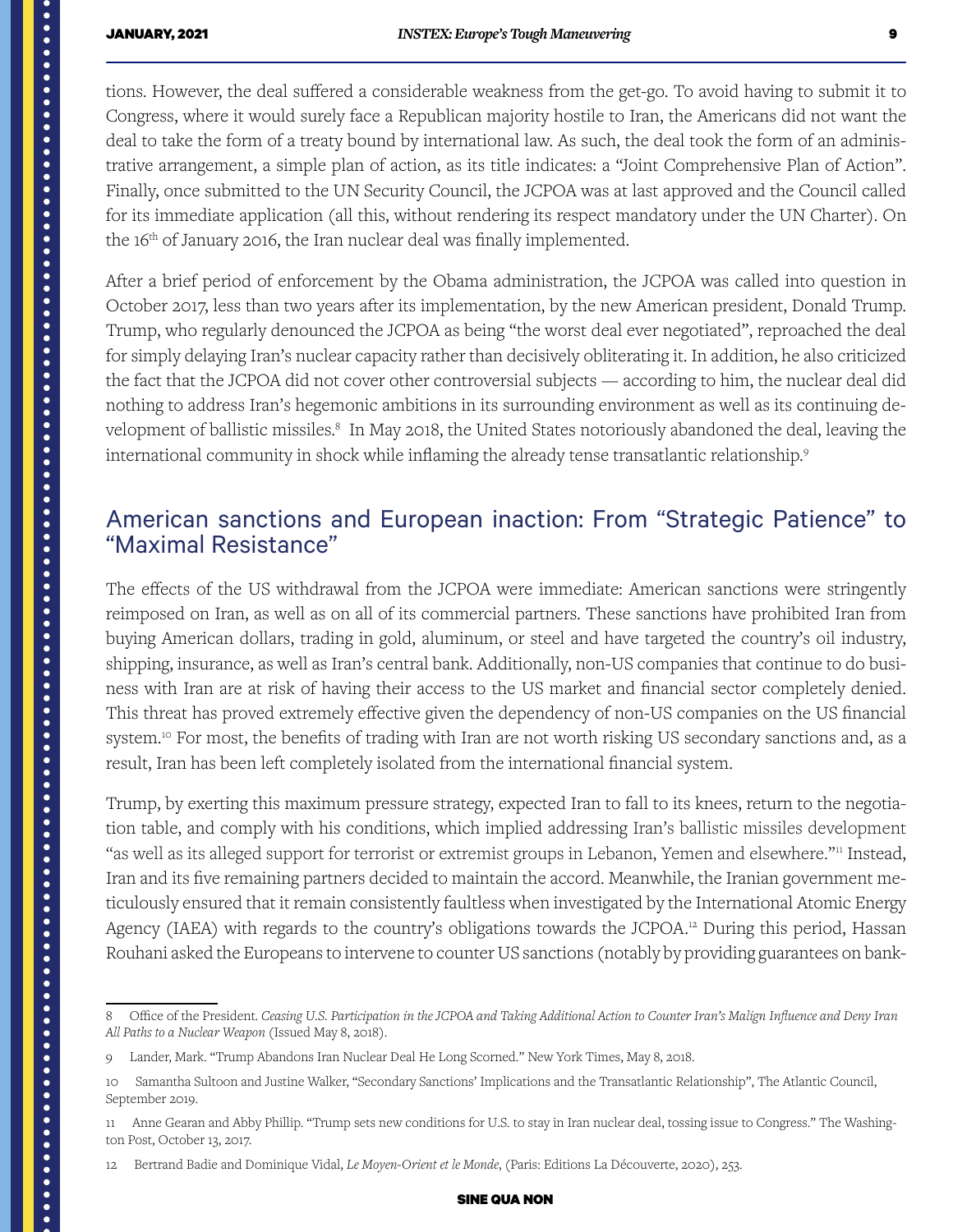ing channels and oil sales) as well as ensure that the agreement was respected on their side.13 This posture of "strategic patience" nonetheless failed to generate even a modicum of the rewards Iran had hoped from its remaining partners.14 Banks and businesses chose to pass as well, fearing that their position on the global market would be compromised if they began doing business with Iran. Iran did not rule out the idea of negotiations but asked that the United States return to the terms established by the JCPOA. This demand, inconceivable in the eyes of the President of the United States, was met instead with more resistance. Indeed, in April 2019, Trump decided to toughen his sanctions and began by cancelling nearly all exemptions in terms of oil exports that had been originally established. Faced with this, the Iranian government changed their strategy and decided to rebuff the United States' "maximal pressure" using "maximal resistance".<sup>15</sup>

#### **Sanctions imposed on Iran following the US withdrawal from the JCPOA:**

- *• the purchase or acquisition of US-dollar bank notes by Iran*
- *• Iran's trade in gold and precious metals*
- *• transactions using the Iranian rial*
- *• transactions with Iran in graphite, aluminum, steel, coal, and industrial software*
- *• transactions related to the issuance of Iranian sovereign debt*
- *• sale to Iran of cars and car parts*
- *• imports to the US of Iranian luxury goods such as carpets and caviar*
- *• sale to Iran of commercial passenger aircrafts*
- *• Iran's oil exports and energy sector*
- *• financial institutions conducting transactions with the Central Bank of Iran*
- *• port operators, shipping and ship-building sectors*
- *• provision of insurance and financial messaging services to Iran.*

This new posture has been apparent on two fronts. On the regional front, Iran sent signals to its adversaries in the Arabian Peninsula and to the Americans themselves. Between May and June 2019, oil tankers were mysteriously hit in the Strait of Hormuz, and, in September 2019, drones and missiles destroyed some Saudi oil installations. These attacks were not openly admitted by Iran but were, nonetheless, easily deciphered by its opponents. Between the two episodes, in June 2019, an American prying drone was shot down as well, making clear to Washington that the Islamic Republic had no intentions of letting the deployment of American forces in the Persian Gulf intimidate the country.

The second front is that of Iran's nuclear activities. There, the message is primarily addressed to Europe. As long as the European states do not take the necessary measures to alleviate the disastrous effects of US sanctions and as long as they are unable to provide the necessary compensations for having controlled its nuclear activities by respecting the terms of the JCPOA, Iran will, every two months, rid itself a little more of its obligations outlined by the deal. This explains how Iran gradually came to surpass the limitations set for its enriched uranium stocks, halted the restrictions placed on its nuclear research, and no longer respected its imposed maximum number of active centrifuges. In fact, until August 2019, UN and International Atomic Energy Agency reports stated that Iran *was* complying with its nuclear obligations under the JCPOA. Since mid-2019, Iran has decreased its compliance with the nuclear restrictions of the JCPOA on the grounds that

<sup>13 &</sup>quot;Iran president asks Europe for guarantees on banking channels and oil sales" Reuters, 27 August 2018.

<sup>14</sup> Coville, Thierry. Interview with Thierry Coville. *Accord sur le nucléaire iranien: la riposte de Téhéran.* Institut des relations internationales et stratégiques, Paris. July 10, 2019.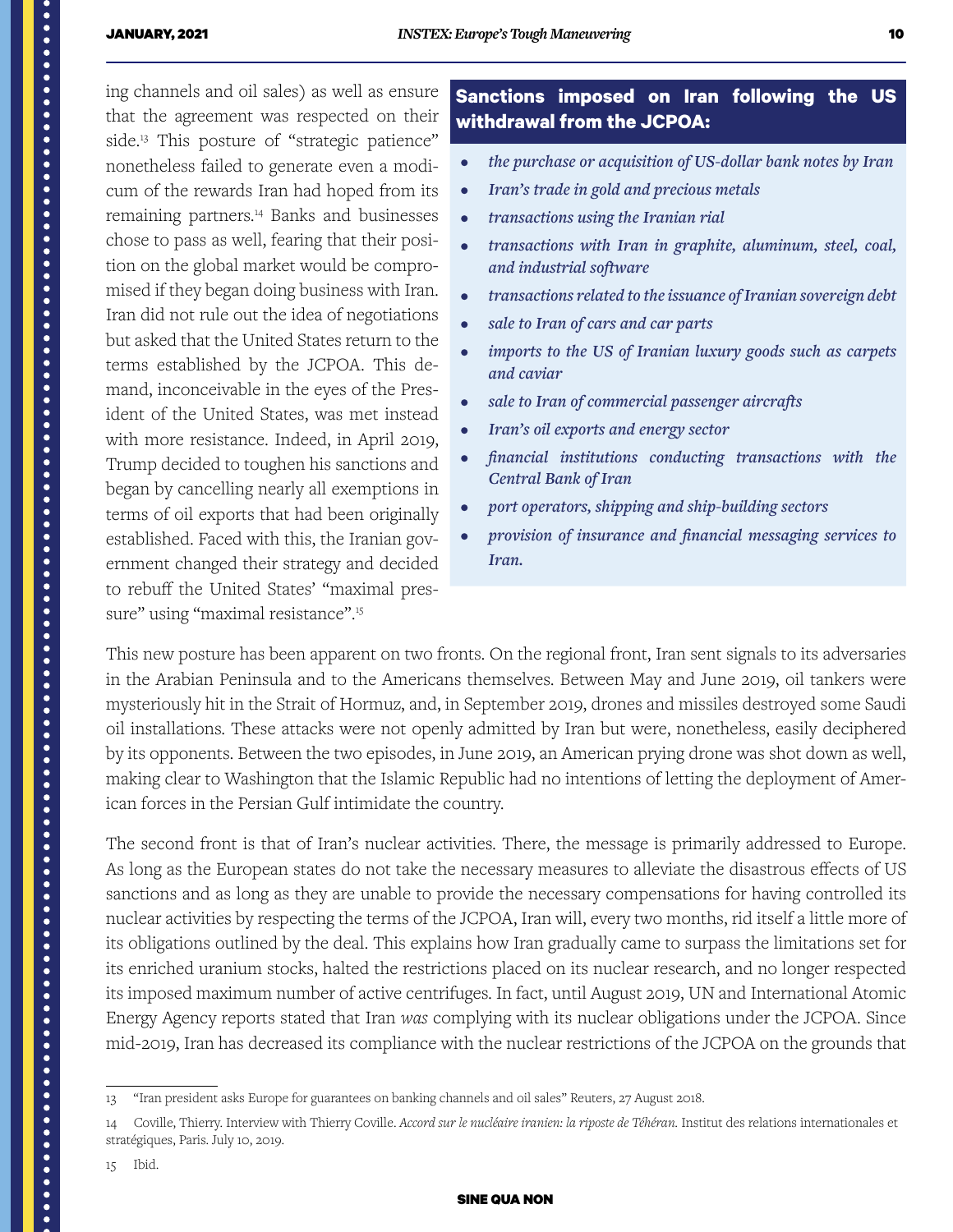<span id="page-10-0"></span>the United States has reimposed secondary sanctions on Iran. All of these transgressions are done, however, in complete transparency, as the Islamic Republic continues to welcome the International Atomic Energy Agency (IAEA) on a regular basis.<sup>16</sup>

 Here too, this behavior failed to yield the expected results. In December 2019, an American contractor was killed on an American base in Iraq by a rocket most likely fired from a local militia close to Iran. Less than a week later, on the 3rd of January 2020, a drone strike at the Baghdad airport killed the Iranian General Qassem Soleimani, as well as the principal coordinator of Iraqi militias, Abou Mehdi al-Mohandes.<sup>17</sup> In Iran, the death of Soleimani brought about an enormous outcry of emotion. The Islamic Republic responded with a ballistic missile strike on two American bases in Iraq, causing many injuries, but no loss of life. To add to the havoc, on the 8th of January 2020, Ukraine International Airlines Flight 752 was accidentally shot down shortly after takeoff from by the Iranian Islamic Revolutionary Guards Corps causing the deaths of 176 civilians.<sup>18</sup>

### The Material Consequences of US Sanctions and European Paralysis

With both sides unwilling to cooperate, the JCPOA seems entirely frozen. Europe's paralysis has indisputably exacerbated the material consequences brought about by US sanctions. Iran's economy has hit record lows, living costs in the country have risen dramatically, the rial has halved in value, and oil exports have plummeted. Iran has been going through a severe economic crisis since 2019 with, according to the IMF, a 7.6% drop in GDP and inflation reaching 33.5% (Appendix 1). Iran's economy, with 80% of state revenues coming from oil and gas sales, is essentially rentier. In 2018 for example, Iran exported 2.2 million barrels of oil per day on average. Today, due to US sanctions, Iran's oil exports have plummeted and more than halved (Appendix 3 & 4). With this massive drop in government revenue, the Islamic Republic's investments in the public sector have largely diminished, especially in the health and education sectors, directly impacting the Iranian population's wellbeing.19

The crisis has continued this year and COVID-19 has worsened its effects. The sharp depreciation of the Iranian currency *rial,* paired with rising unemployment is causing devastating social consequences on a labor market that was already struggling in 2019 (Appendix 2).<sup>20</sup> Human Rights Watch reports that this situation is severely limiting Iranian companies and hospitals from purchasing essential medicines and medical equipment from outside of Iran that residents depend upon for critical medical care. Moreover, "renewed US sanctions have directly impacted families' purchasing power, contributing to inflation rates of around 30 percent in the past year. Iran's nearly universal health care coverage currently absorbs a significant portion of health care costs - but the failure of this system, which is already under serious financial stress, will likely have devastating effects on millions of patients."<sup>21</sup> Excessive caution or "overcompliance" by banks and phar-

<sup>16</sup> Bertrand Badie and Dominique Vidal, *Le Moyen-Orient et le Monde*, (Paris: Editions La Découverte, 2020), 253.

<sup>17</sup> Doucet, Lyse. "Qasem Soleimani: US kills top Iranian general in Baghdad airstrike" BBC. January 3, 2020.

<sup>18</sup> McKernan, Berthan. "Iran admits unintentionally shooting down Ukrainian airliner." The Guardian. January 11, 2020.

<sup>19</sup> Interview with Azadeh Kian, Iran : la république Islamique en périle. IRIS France, October 1, 2020.

<sup>20</sup> Coville, Thierry. Interview with Thierry Coville. *L'Iran sous le feu des sanctions américaines.* Institut des relations internationales et stratégiques, Paris. September 25, 2020.

<sup>21</sup> Tara Sepehri Far, Arvind Ganesan, Andrea Prasow, et al. Maximum Pressure: *US Economic Sanctions Harm Iranians' Right to Health.* New York: Human Rights Watch, October 29, 2019.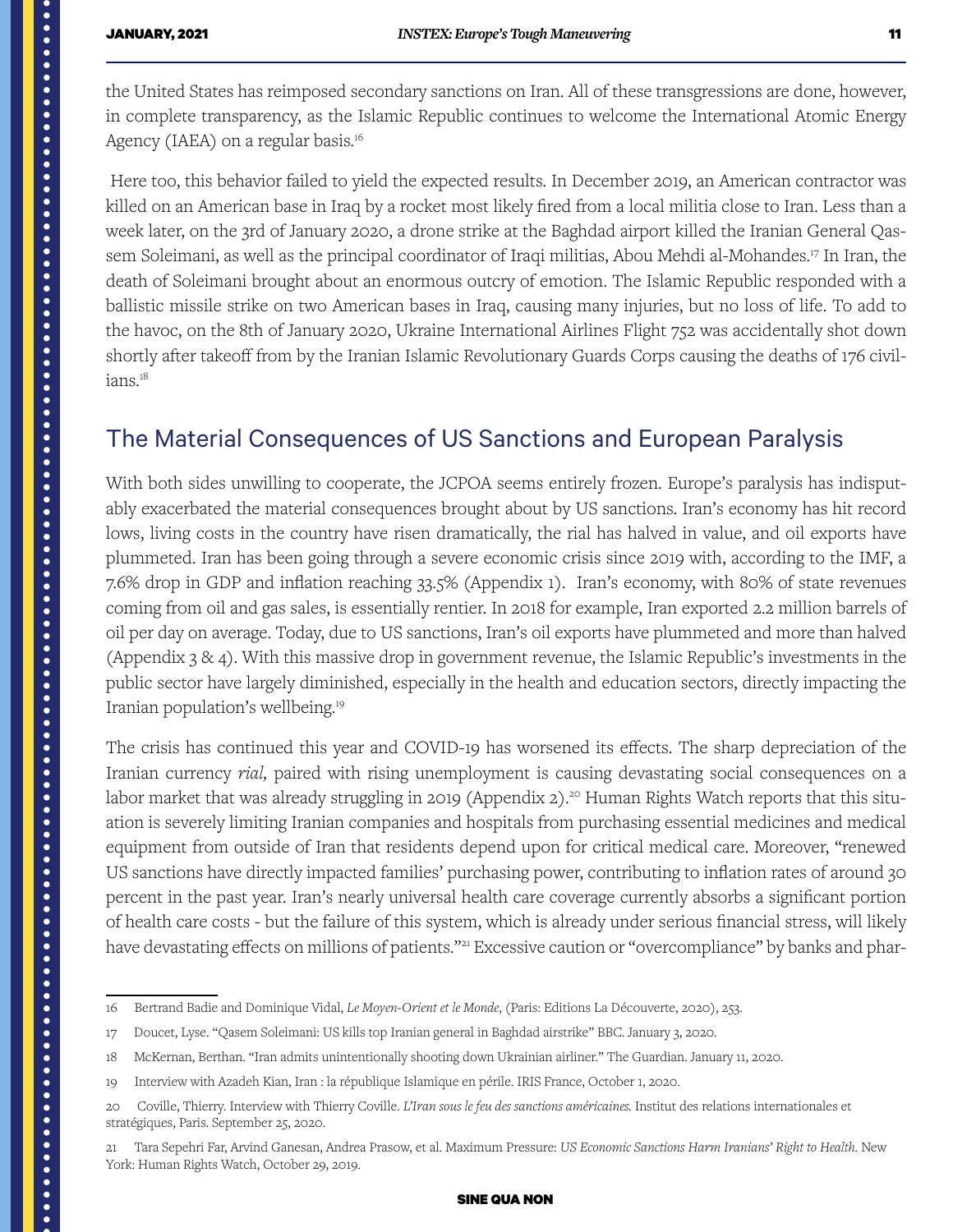maceutical companies wary of falling afoul of US sanctions is a significant factor in limiting Iran's access to funds for imports of medicines and medical equipment. As stated by former French ambassador to Washington, Gérard Araud, "the fact is that banks are so terrified by the sanctions that they don't want anything to do with Iran."<sup>22</sup>

#### **Part II – EU/EUMS Policy on the ground: The Unexploited Potential of INSTEX**

*Part II breaks down INSTEX's purpose and potential as an instrument designed to counter secondary sanctions and explores the reasons for INSTEX's inability to bring about the kind of comprehensive economic normalization that was expected under the JCPOA.* 

A European special-purpose vehicle (SPV)<sup>23</sup>, INSTEX was established in January 2019 in a bid to maintain commercial transactions with Iran and persuade Tehran to stick by the terms of the 2015 nuclear deal despite American sanctions.<sup>24</sup> Efforts to establish this financial compensation mechanism from the E3 (France, the UK, and Germany) in partnership with the European External Action Service, are aimed at enabling companies from these three countries to carry out commercial transactions with Iran in areas not sanctioned by the United States—humanitarian goods, food, health products, etc. In order to avoid financial flows between Europe and Iran, INSTEX is designed to offset European exports to Iran against the value of Iranian sales to Europe without direct transfer of money between the commercial banks of the two parties. One key challenge is that the value of European exports to Iran exceeds the value of Iranian exports to Europe.<sup>25</sup> This is problematic because of INSTEX's netting system—more specifically, the instrument creates a virtual ledger that offsets any balances in relation to import and export payments, so that payments are only exchanged between European businesses importing and exporting to Iran, and no direct payments to or from Iran are required.

According to Federica Mogherini (Italy), previous High Representative of the EU for Foreign Affairs and Security policy, the purpose of INSTEX is to facilitate "legitimate trade" with Iran for any EU member.<sup>26</sup> More recently, in February 2020, the European signatories of the JCPOA have delegated to the Spanish HR/VP, Josep Borell, the responsibility to represent them in the framework of the Dispute Settlement Mechanism of the nuclear deal.27 This mechanism, outlined in paragraph 36 of the JCPOA, has a constraining but modifiable timetable, and has been activated by the Europeans in order to negotiate with Iran a solution to the impasse in which the JCPOA stands today.<sup>28</sup>

<span id="page-11-0"></span>

<sup>22</sup> Ibid.

<sup>23</sup> A special purpose vehicle, also called a special purpose entity (SPE), is a subsidiary created by a parent company to isolate financial risk. Its legal status as a separate company makes its obligations secure even if the parent company goes bankrupt.

<sup>24</sup> Norman, Laurence. "EU Ramps Up Trade System with Iran Despite U.S. Threats" The Wall Street Journal, March 31, 2020.

<sup>25</sup> Erästo, Tytti. "After UN Showdown, INSTEX Can Help Sustain Iran Nuclear Deal" Bourse & Bazaar, August 27, 2020.

<sup>26</sup> Frederica Mogherini, Response to Questions by the European Parliament on the effectiveness of INSTEX. April 2, 2020. https://www. europarl.europa.eu/doceo/document/E-9-2020-002028\_EN.html

<sup>27</sup> Pierre Ramond and Leopold Werner. *Iran, le jour d'après. Pour une nouvelle politique iranienne de l'Union européenne.* Groupe d'études géopolitiques, Asie intermédiaire, April 2, 2020.

<sup>28</sup> European Parliament, *Joint Comprehensive Plan of Action.* Vienna, July 14, 2015, paragraph 36.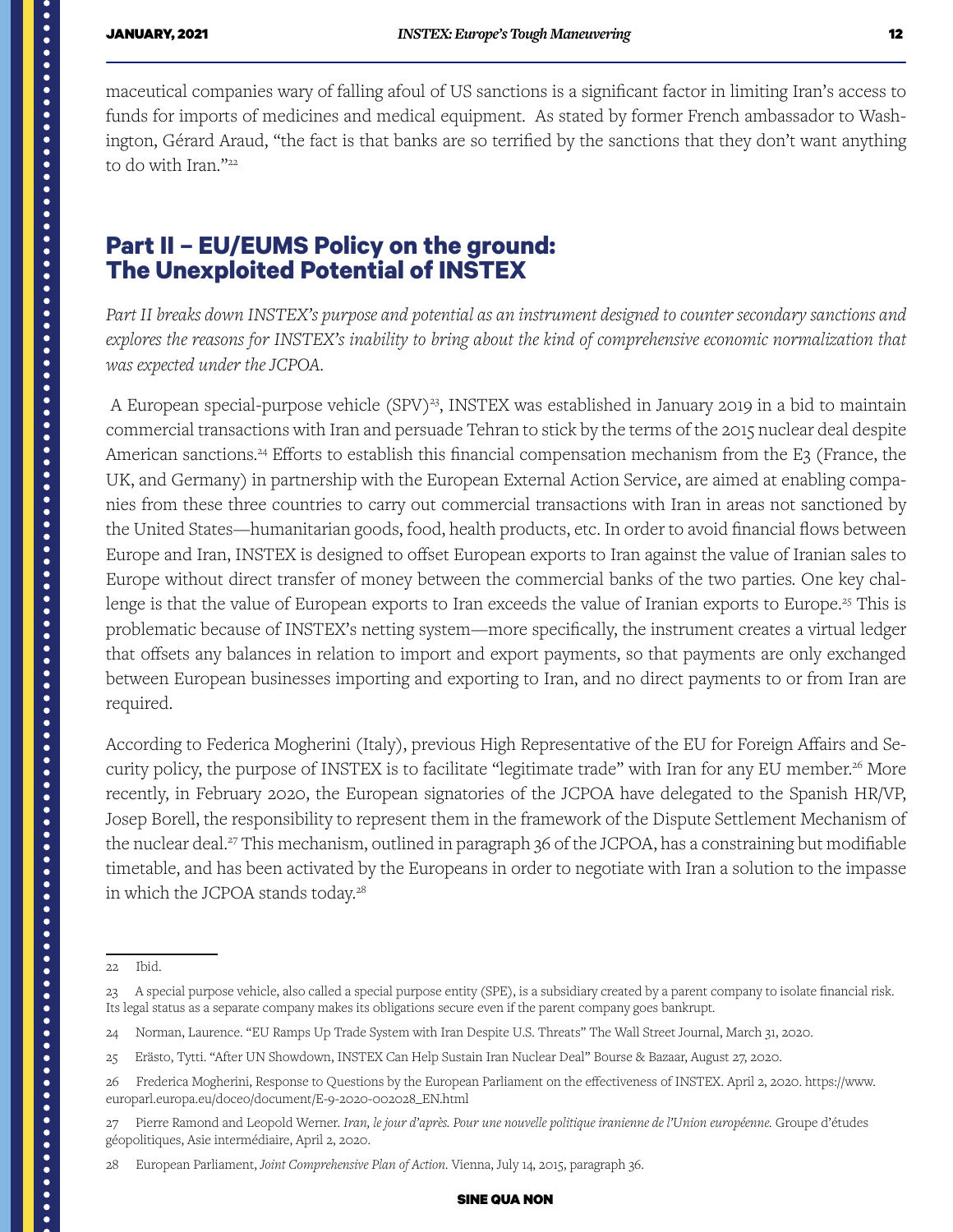Over a year after its creation, and in the midst of the COVID-19 pandemic, INSTEX conducted its first transaction in March 2020 which entailed trade of approximately 500,000 Euros of medical aid by a private Germany company to its Iranian counterpart. The names of the parties were not revealed, nor how the financial transaction was completed.<sup>29</sup> Despite this small victory, the "overcompliance" of banks and large companies on the European side, motivated by deterrent examples of past US sanctions (BNP Paribas in particular) makes it difficult to use INSTEX effectively.30 For example, as stated by Grégoire Mallard, an associate professor in the Department of Anthropology and Sociology of Development at the Graduate Institute of International and Development Studies in Geneva:

"Global banks' culture of 'overcompliance' with sanctions is in large part the outcome of their entanglement with US financial authorities and the lack of clarity of US rules governing sanctions exemptions. Even though the US government insists that it observes a broad humanitarian exemption, all payments in the field of medicine or food that would go to an entity even remotely controlled by a designated entity (for instance, the Iranian Revolutionary Guards) would constitute a violation of US sanctions law. Confronted with the risk that due diligence procedures would fail to detect a connection to a US designated entity, global banks have preferred to massively 'de-risk' rather than apply uncertain Know Your Customer (KYC), Know Your Customer's Customers (KYCC), and Know Your Transaction (KYT) procedures mandated in the transnational governance of sanctions.31 Instead, they have dropped customers from Iran and other sanctioned jurisdictions *en masse,* or not facilitated transactions with correspondent banks of banks located in Iran, even in the humanitarian field."32

INSTEX has, as a result, appeared to cause more frustration on the Iranian side than it has made it possible alleviation of the disastrous economic effects of the American. Mr. Mohammad Javad Zarif, Iran's foreign minister, described INSTEX as "not sufficient". In fact, speaking in New York last year, Mr. Zarif told reporters at the Iranian mission to the UN that INSTEX "may not resolve our problem" because it could not facilitate oil exports. According to him, "unless oil goes into INSTEX, cannot be substantial… without oil, there is no substantial trade." It is also worth noting, however, that the establishment of an authority capable of organizing local compensation between importers and exporters has been particularly slow in Iran and blocked by domestic policy issues. As such, it is clear that INSTEX, while having the merit of being a useful tool to transfer much needed humanitarian aid to Iran, is simply not enough to remedy the disastrous effects brought about by American sanctions. According to Dr. Tytti Erasto, Senior Researcher in the SIPRI Nuclear Disarmament, Arms Control and Non-proliferation Programme, "the instrument's humanitarian mission should be viewed as a matter of ethical necessity, rather than a nuclear-related concession."33 In this lens, INSTEX would remain important on an ethical standpoint even without the JCPOA.

32 Grégoire Mallard, Farzan Sabet, and Jin Sun. "The Humanitarian Gap in the Global Sanctions Regime" Global Governance: A Review of Multilateralism and International Organizations, April 9, 2020.

33 Erästö, Tytti. *European Non-Proliferation Diplomacy in the Shadow of Secondary Sanctions.* Stockholm International peace Research Institute.

<sup>29 &</sup>quot;INSTEX: Europe's fragile muscle flexing" *Tehran Times,* July 29 2020.

<sup>30</sup> Bertrand Badie and Dominique Vidal, *Le Moyen-Orient et le Monde,* 253.

<sup>31</sup> In recent years, authorities in the US and abroad have increased their focus on modernizing and enforcing anti-money laundering and terrorism financing (AML) regulations. As part of these efforts, the US's Financial Crimes Enforcement Network (FinCEN) proposed Know Your Customer (KYC) requirements in 2014. FinCEN's KYC requirements were proposed as part of a broader regulation setting out the core elements of a customer due diligence program. Taken together, these elements are intended to help financial institutions avoid illicit transactions by improving their view of their clients' identities and business relationships. (Dan Ryan, PricewaterhouseCoopers LLC, Febuary 2016)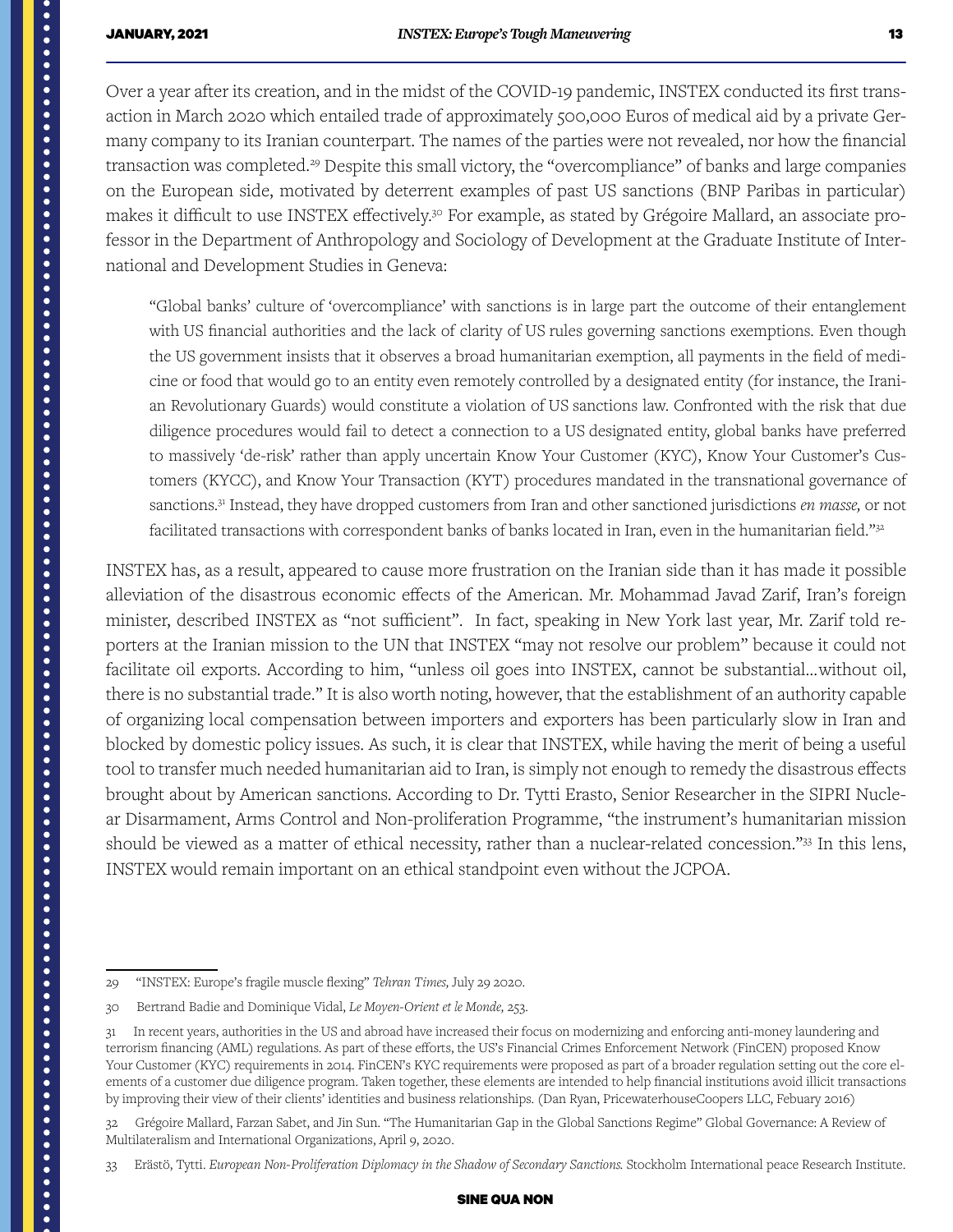# <span id="page-13-0"></span>**Part III - Policy Recommendations**

*In order to uphold its ethical principles and remain credible towards Iran, the European Union must move past its meek posture of passivity. To do so, it can begin by strengthening the scale and the scope of INSTEX, notably by moving towards oil trade; stepping-up its recruitment of INSTEX non-EU members—as an expanded ownership further contributes to risk and cost sharing; and thirdly by addressing the overcompliance of European banks and businesses to American sanctions.* 

#### Expand INSTEX's Scope and scale

Michael Bock, the current INSTEX president, confirmed that the instrument could cover areas beyond strictly humanitarian trade once this one runs smoothly.<sup>34</sup> From a legal standpoint, the instrument could include oil trade, but going against US sanctions would imply the withdrawal of European bank cooperation, a problem in and of itself. According to Dr. Tytti Erasto, "while INSTEX cannot dismantle on its own the de facto primacy of US law, it could be extended to non-humanitarian trade that is not targeted by the USA but is impeded by fear of US secondary sanctions, such as tourism and trade on various consumer goods".<sup>35</sup> Now that INSTEX's first humanitarian transaction last March has gone smoothly, the EU needs to seriously consider opening up INSTEX's scope—first by including consumer goods that are not directly sanctioned by the US and then moving towards oil once policy makers have found effective ways to legitimize trade via this device.

Having processed only one pilot transaction so far, it is crucial that INSTEX rapidly increases the frequency of its transactions as well as their scale. One of the major challenges faced by INSTEX is that the value of European exports to Iran surpasses the value of Iranian exports to Europe.36 Because of INSTEX's netting system, no direct payments to or from Iran can be made. One potential solution to this problem would be to pay European exporters using Iran's revenues currently frozen in foreign banks or offering Iran a loan to buy humanitarian goods.37 Of course, the US is seeking to prevent these arrangements. Another option would be that INSTEX charge a commission fee for the use of its services, hence creating reserves and generating cash flow that could be used to balance trade within a given payment period.<sup>38</sup>

### Expand INSTEX's Membership

In addition to the E3, six other European states have jointed INSTEX. As of September 2020, INSTEX has nine sovereign owners:39

- Republic of France
- Federal Republic of Germany

37 Ibid.

<sup>34</sup> Erästö, Tytti. *European Non-Proliferation Diplomacy in the Shadow of Secondary Sanctions.* Stockholm International peace Research Institute.

<sup>35</sup> Erästö, Tytti. *European Non-Proliferation Diplomacy in the Shadow of Secondary Sanctions.* Stockholm International peace Research Institute.

<sup>36</sup> Erästo, Tytti. "After UN Showdown, INSTEX Can Help Sustain Iran Nuclear Deal" Bourse & Bazaar, August 27, 2020.

<sup>38</sup> Geranmayeh, Ellie. "Trading with Iran via the special purpose vehicle: How it can work" European Council on Foreign Relations. Febuary 7, 2019.

<sup>39</sup> https://instex-europe.com/about-us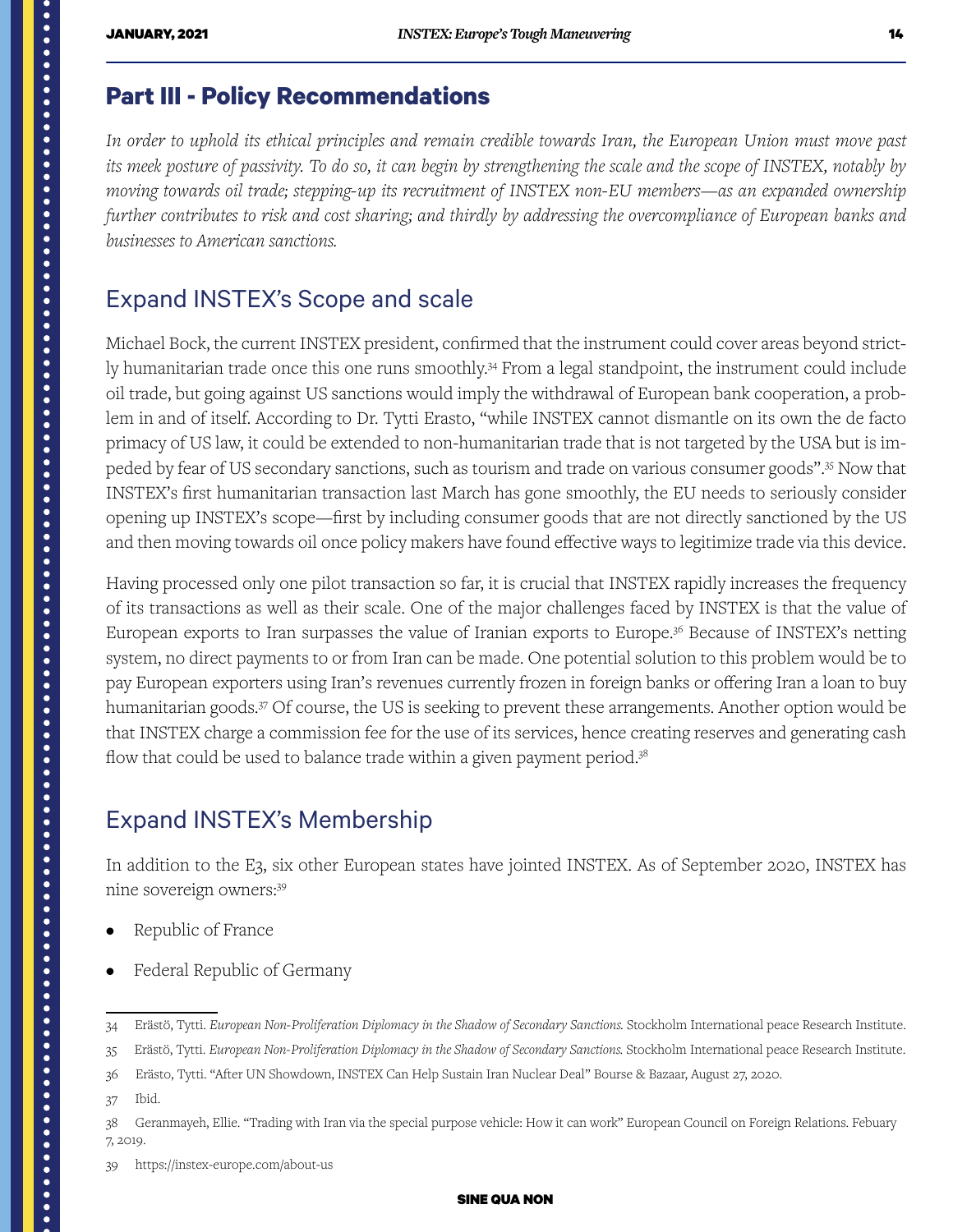- United Kingdom of Great Britain and Northern Ireland
- Kingdom of Belgium
- Kingdom of Denmark
- Kingdom of the Netherlands
- Kingdom of Norway
- Republic of Finland
- Kingdom of Sweden

In order to increase the timely delivery of international aid to Iran, to reduce the damages caused by US sanctions, and to honor their JCPOA commitment, it would be useful for Europe to continue expanding INSTEX's membership. According to Ellie Geranmayeh, Senior Policy Fellow and Deputy Head of the MENA Programme at the European Council on Foreign Relations, expanded ownership further contributes to risk and cost sharing and enforces the 'sovereign shield' around the mechanism.<sup>40</sup> While this diplomatic shield does not write out the risk of US pressure on INSTEX, it does "substantially raise the stakes" for the US should Washington attempt to directly sanction or otherwise coerce a sovereign European entity or its senior management board.41

Non-European countries could also join the INSTEX. In fact, Russia and China have expressed interest in joining the mechanism, as have Turkey and India, which count among Iran's major trading partners.<sup>42</sup> Indeed, over a year ago, in July 2019, Russia signaled its willingness to join INSTEX and called on Brussels to expand the new mechanism to oil exports.<sup>43</sup> According to two EU officials, Brussels was initially interested in allowing Russia into INSTEX, but said that the mechanism would have to be up and running with humanitarian trade first.<sup>44</sup> Now that its first transaction has succeeded, European policy makers need to find ways to strengthen INSTEX and ensure that it rapidly picks up speed. This remains, for the most part, a question of political will.

### Address Overcompliance of European Banks and Businesses

Since the US pulled out of the JCPOA, the European Union has adopted different strategies. Its approach has shifted from seeking to counter secondary sanctions to addressing the obvious problem of sanction overcompliance. The EU's reluctance to engage in open confrontation with the US and the constraints that a dollar-dominated world economy imposes on European autonomy helps shed light on this moderation of goals.45 Based on Ellie Geranmayeh and Manuel Lafont Rapnouil's research, one potential solution to sanc-

<span id="page-14-0"></span>

44 Ibid.

<sup>40</sup> Geranmayeh, Ellie. "Trading with Iran via the special purpose vehicle: How it can work" European Council on Foreign Relations. Febuary 7, 2019.

<sup>41</sup> Ibid.

<sup>42</sup> Esfandyar Batmanghelidj and Sahil Shah. Protecting Europe-Iran Trade to Prevent War: A provisional Assessment of INSTEX. Bourse & Bazaar. June 2019.

<sup>43</sup> Henry Foy and Demetri Sevastopulo. *Kremlin throws weight behind EU effort to boost Iran trade.* The Financial Times. July 18, 2019.

<sup>45</sup> Erästö, Tytti. *European Non-Proliferation Diplomacy in the Shadow of Secondary Sanctions.* Stockholm International peace Research Institute.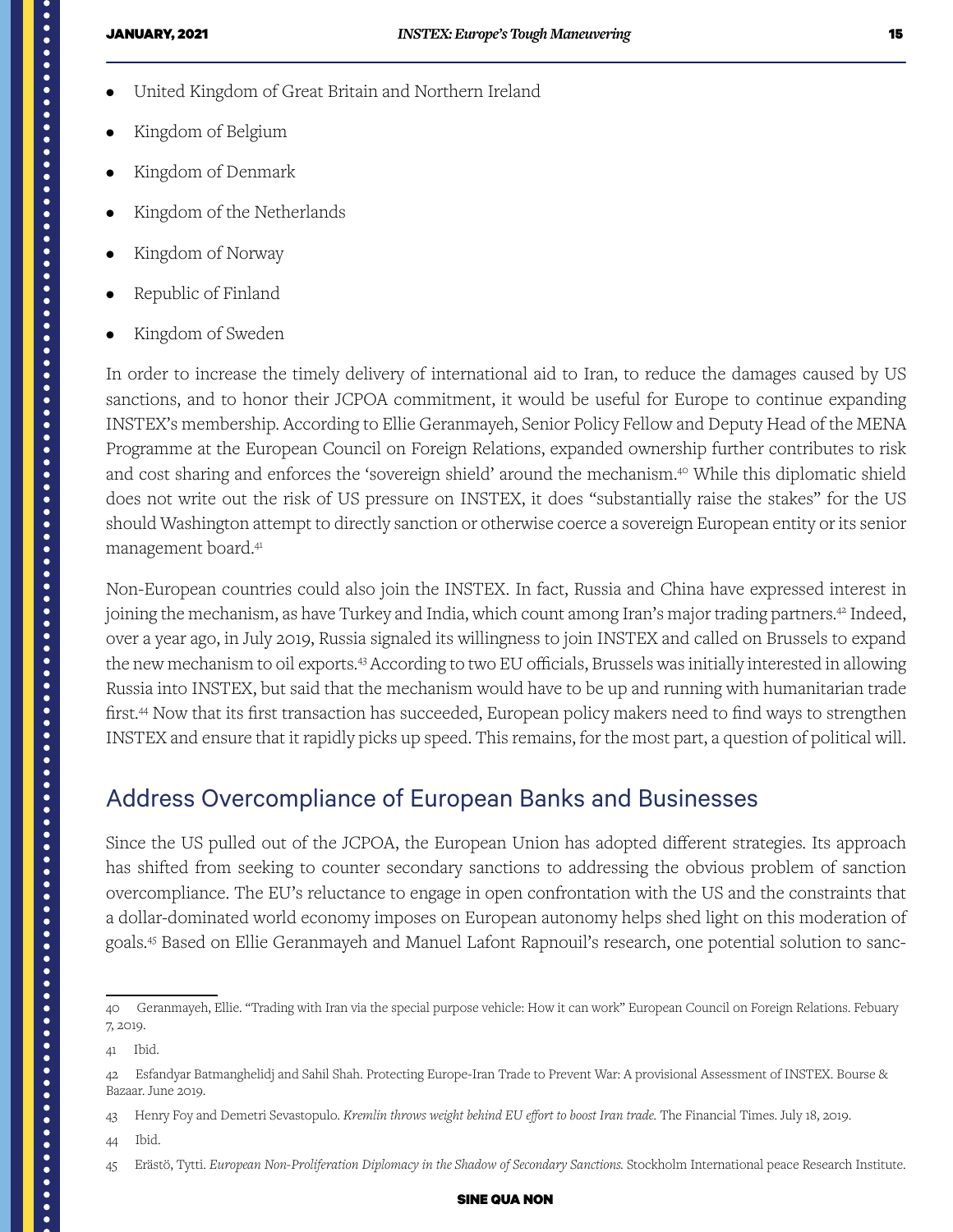tion overcompliance would be for EU member states to develop a 'pan-European enforcement authority'.<sup>46</sup> This authority could provide EU companies with advice on due-diligence and on potential reparations from damage caused by secondary sanctions imposed by the US.47 The EU could also create a fund in order to make reparations for such damage. On the longer term, strengthening the role of the Euro as a global currency seems unavoidable to preserve Europe's independence more generally. In any case, and as stated by Dr. Erastro, INSTEX can already be seen as a test case for a more independent European foreign policy.48

48 Ibid.

<sup>46</sup> Ellie Geranmayeh and Manuel Lafont Tapnouil, *Meeting the challenge of secondary sanctions.* European Council on Foreign Relations. June 25, 2019.

<sup>47</sup> Erästö, Tytti. *European Non-Proliferation Diplomacy in the Shadow of Secondary Sanctions*. Stockholm International peace Research Institute.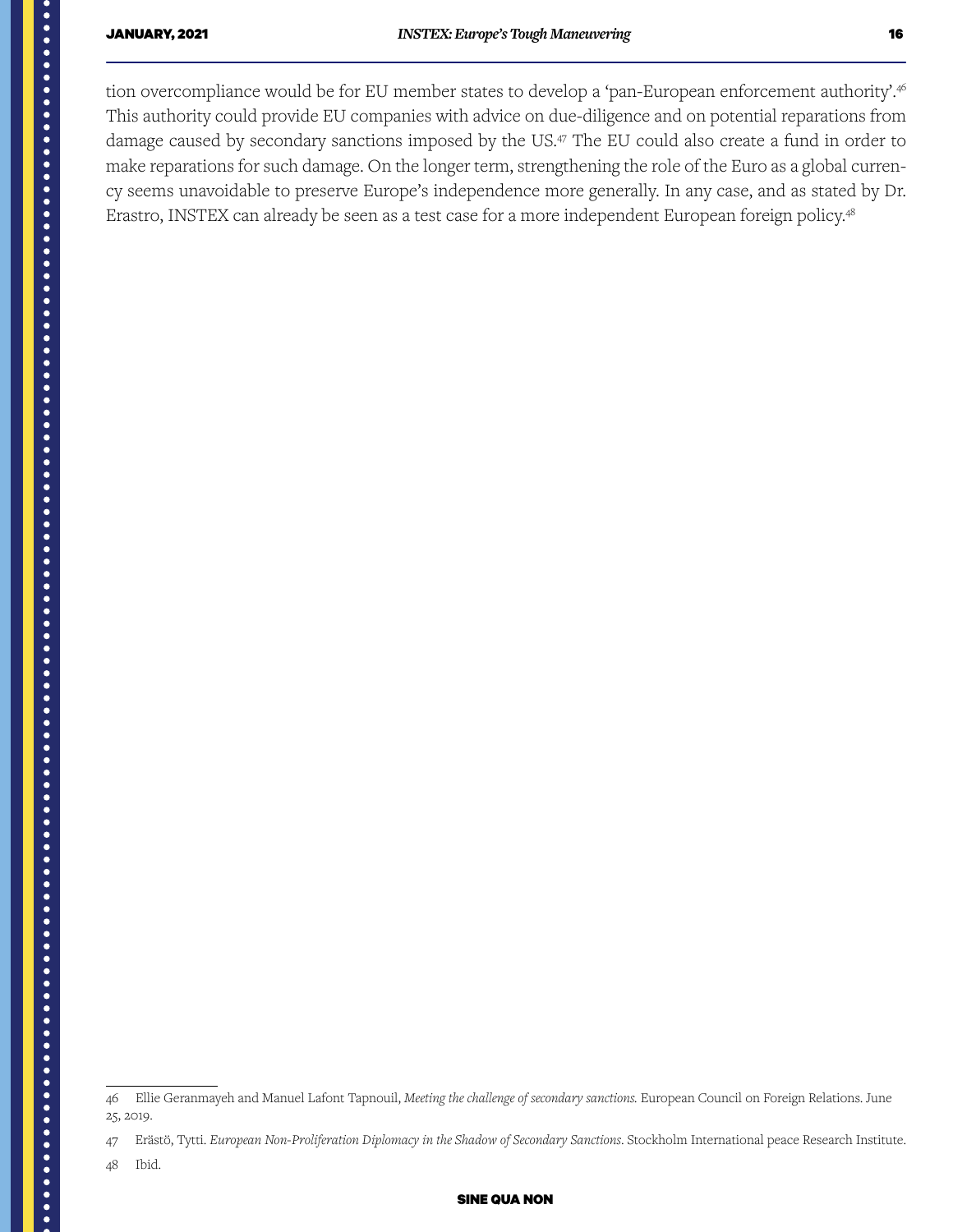#### **Bibliography**

Badie, Bertrand, and Dominique Vidal, *Le Moyen-Orient et le Monde*, Paris : Editions La Découverte, 2020.

Batmanghelidj, Esfandyar, and Sahil Shah. "Protecting Europe-Iran Trade to Prevent War: A provisional Assessment of INSTEX." *Bourse & Bazaar.* June 2019.

Biden, Joseph. "Why America Must Lead Again" *Foreign Affairs,* April 2020.

Coville, Thierry. "L'Iran sous le feu des sanctions américaines. " Interviewed by l'Institut des relations internationales et stratégiques, Paris. September 25, 2020.

Dan Ryan*,* "FinCEN: Know Your Customer Requirements" *PricewaterhouseCoopers LLC,* Febuary 2016.

Doucet, Lyse. "Qasem Soleimani: US kills top Iranian general in Baghdad airstrike" *BBC*, January 3, 2020.

Erästö, Tytti. "European Non-Proliferation Diplomacy in the Shadow of Secondary Sanctions." Stockholm International peace Research Institute: Nuclear Disarmament, Arms Control and Non-proliferation Programme. August 2020.

Erästo, Tytti. "After UN Showdown, INSTEX Can Help Sustain Iran Nuclear Deal" *Bourse & Bazaar,* August 27, 2020.

Far, Tara Sepehri, Arvind Ganesan, Andrea Prasow, et al. "Maximum Pressure: US Economic Sanctions Harm Iranians' Right to Health." *Human Rights Watch,* October 29, 2019.

Foy, Henry, and Demetri Sevastopulo. "Kremlin throws weight behind EU effort to boost Iran trade." *The Financial Times.* July 18, 2019.

Gearan, Anne, and Abby Phillip. "Trump sets new conditions for U.S. to stay in Iran nuclear deal, tossing issue to Congress." *The Washington Post,* October 13, 2017.

Geranmayeh, Ellie. "Trading with Iran via the special purpose vehicle: How it can work" European Council on Foreign Relations. Febuary 7, 2019.

Geranmayeh, Ellie, and Manuel Lafont Tapnouil, "Meeting the challenge of secondary sanctions."European Council on Foreign Relations. June 25, 2019.

"Iran president asks Europe for guarantees on banking channels and oil sales" *Reuters,* 27 August 2018.

"INSTEX: Europe's fragile muscle flexing" *Tehran Times*, July 29 2020.

"Iran Says INSTEX 'Good Omen' But Insufficient", *Bourse & Bazaar*, April 8, 2020.

"Joint Comprehensive Plan of Action. European Parliament." Vienna. July 14, 2015, paragraph 36.

Kalehsar, Omid Shokri, "Iran oil exports face a tough future even after the coronavirus" *The Atlantic Council,*  June 3, 2020.

Kian, Azadeh. "Iran : la république Islamique en périle" Interviewed by by l'Institut des relations internatio-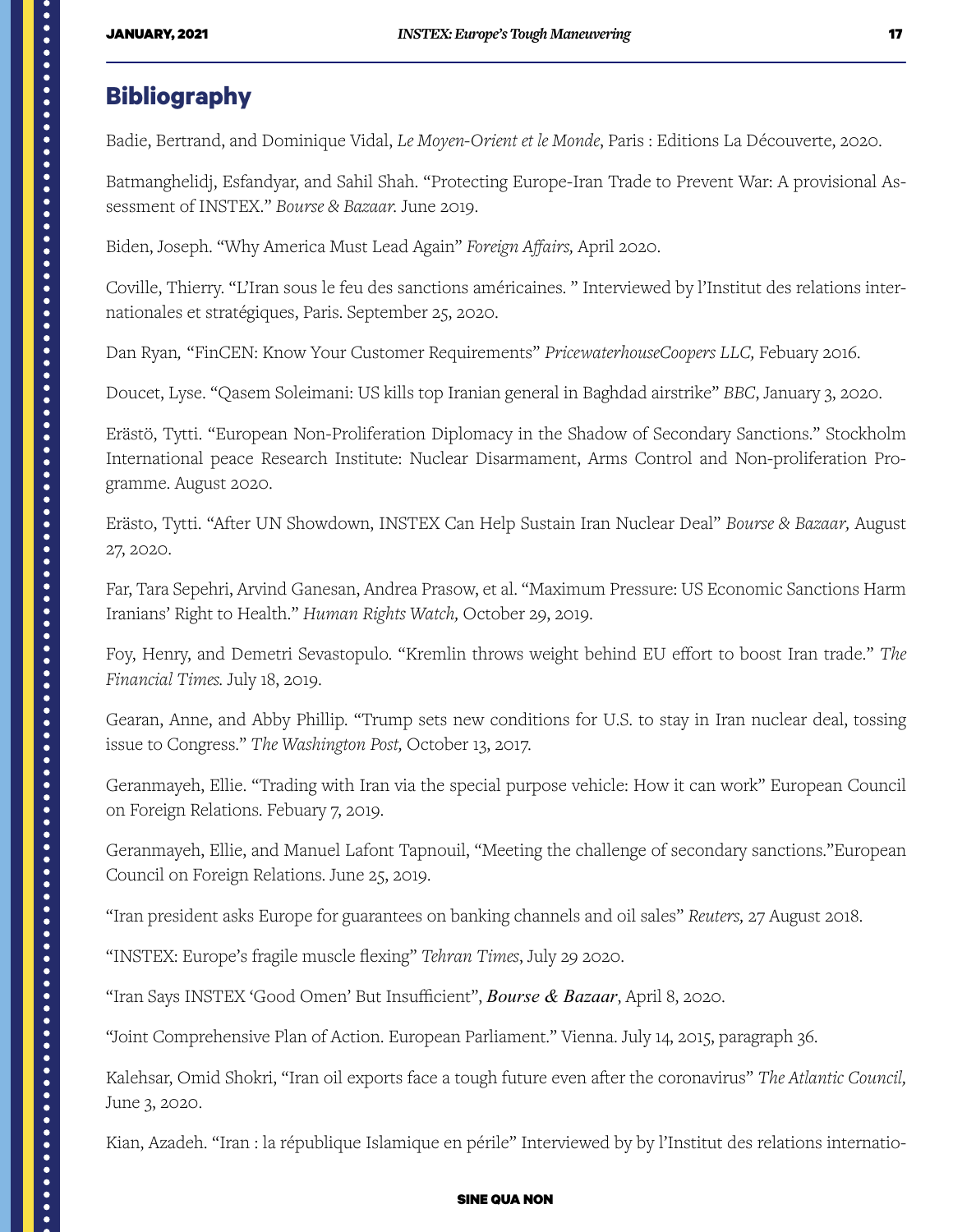nales et stratégiques, Paris. October 1, 2020.

Kumar Sen, Ashish. "A Brief History of Sanctions on Iran" The Atlantic Council, May 8, 2018.

Lander, Mark. "Trump Abandons Iran Nuclear Deal He Long Scorned." *New York Times.* May 8, 2018.

Lawler, Alex "Hit by sanctions and rising tensions, Iran's oil exports slide in July" *Reuters,* July 30, 2019.

.Mallard, Gégoire, Farzan Sabet, and Jin Sun. "The Humanitarian Gap in the Global Sanctions Regime" Global Governance: A Review of Multilateralism and International Organizations, April 9, 2020.

McKernan, Berthan. "Iran admits unintentionally shooting down Ukrainian airliner." *The Guardian,* January 11, 2020

Mogherini, Frederica, "Response to Questions by the European Parliament on the effectiveness of INSTEX". European Parliament. April 2, 2020. [https://www.europarl.europa.eu/doceo/document/E-9-2020-002028\\_](https://www.europarl.europa.eu/doceo/document/E-9-2020-002028_EN.html) EN<sub>htm</sub>l

Norman, Laurence. "EU Ramps Up Trade System with Iran Despite U.S. Threats" *The Wall Street Journal,*  March 31, 2020.

Office of the President. "Ceasing U.S. Participation in the JCPOA and Taking Additional Action to Counter Iran's Malign Influence and Deny Iran All Paths to a Nuclear Weapon" Issued May 8, 2018. Accessed September 2019. [https://www.whitehouse.gov/presidential-actions/ceasing-u-s-participation-jcpoa-taking-addition](https://www.whitehouse.gov/presidential-actions/ceasing-u-s-participation-jcpoa-taking-additional-action-counter-irans-malign-influence-deny-iran-paths-nuclear-weapon/)[al-action-counter-irans-malign-influence-deny-iran-paths-nuclear-weapon/](https://www.whitehouse.gov/presidential-actions/ceasing-u-s-participation-jcpoa-taking-additional-action-counter-irans-malign-influence-deny-iran-paths-nuclear-weapon/)

Ramond, Pierre, and Leopold Werner. "Iran, le jour d'après. Pour une nouvelle politique iranienne de l'Union européenne." Le Grand Continent, Groupe d'études géopolitiques, Asie intermédiaire, April 2, 2020.

Sultoon, Samantha, and Justine Walker, "Secondary Sanctions' Implications and the Transatlantic Relationship", *The Atlantic Council,* September 2019.

United Nations General Assembly, "Situation of human rights in the Islamic Republic of Iran: Report of the Special Rapporteur on the situation of human rights in the Islamic Republic of Iran, A/74/188, 18 July 2019" Accessed September 17.<https://undocs.org/pdf?symbol=en/A/74/188>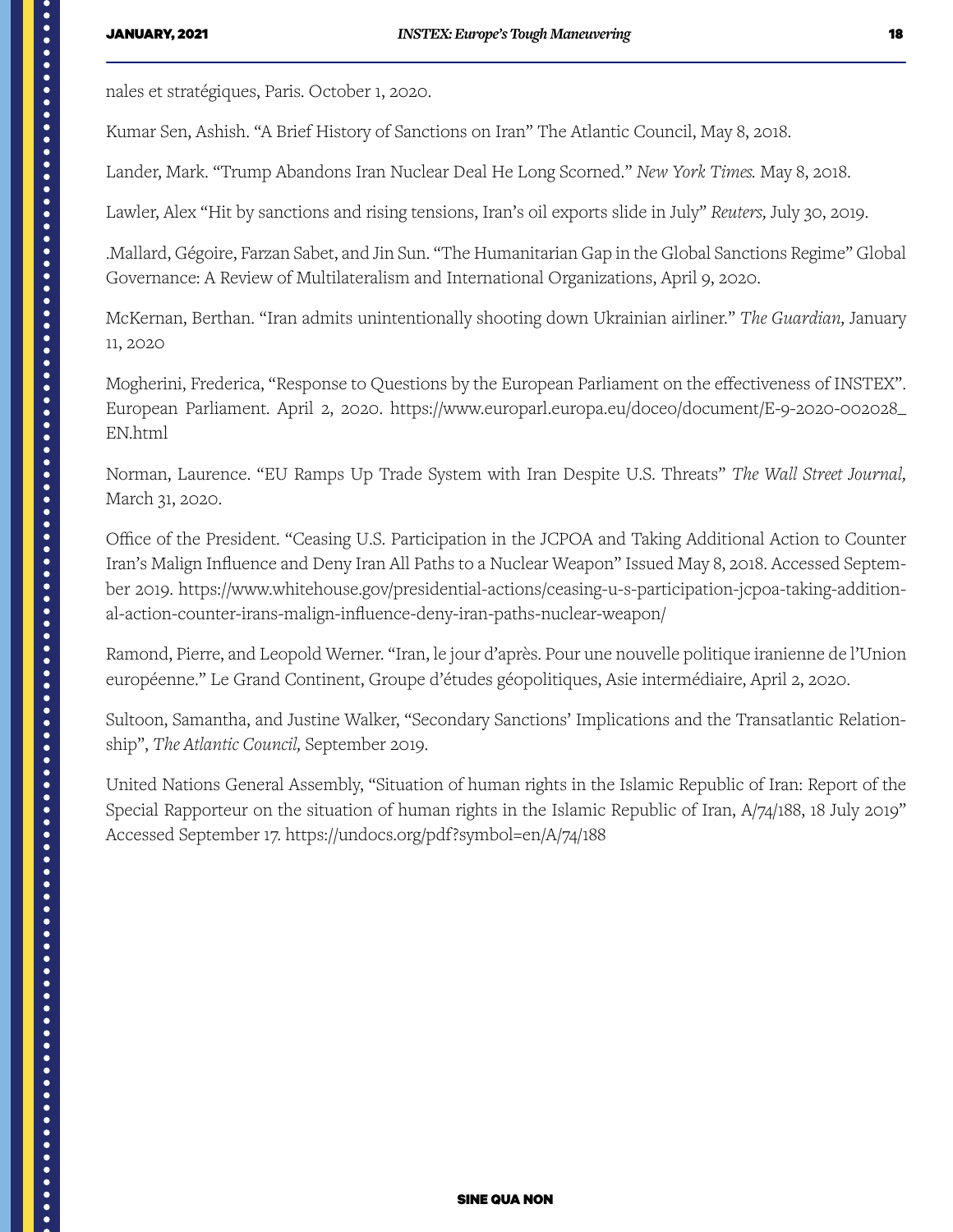## **Appendix**

Appendix 1

#### **Economic growth in Iran**

GDP growth rate %



## Appendix 2

## Iran's currency has hit record lows recently

Number of Iranian rials to one US dollar at unofficial market rate